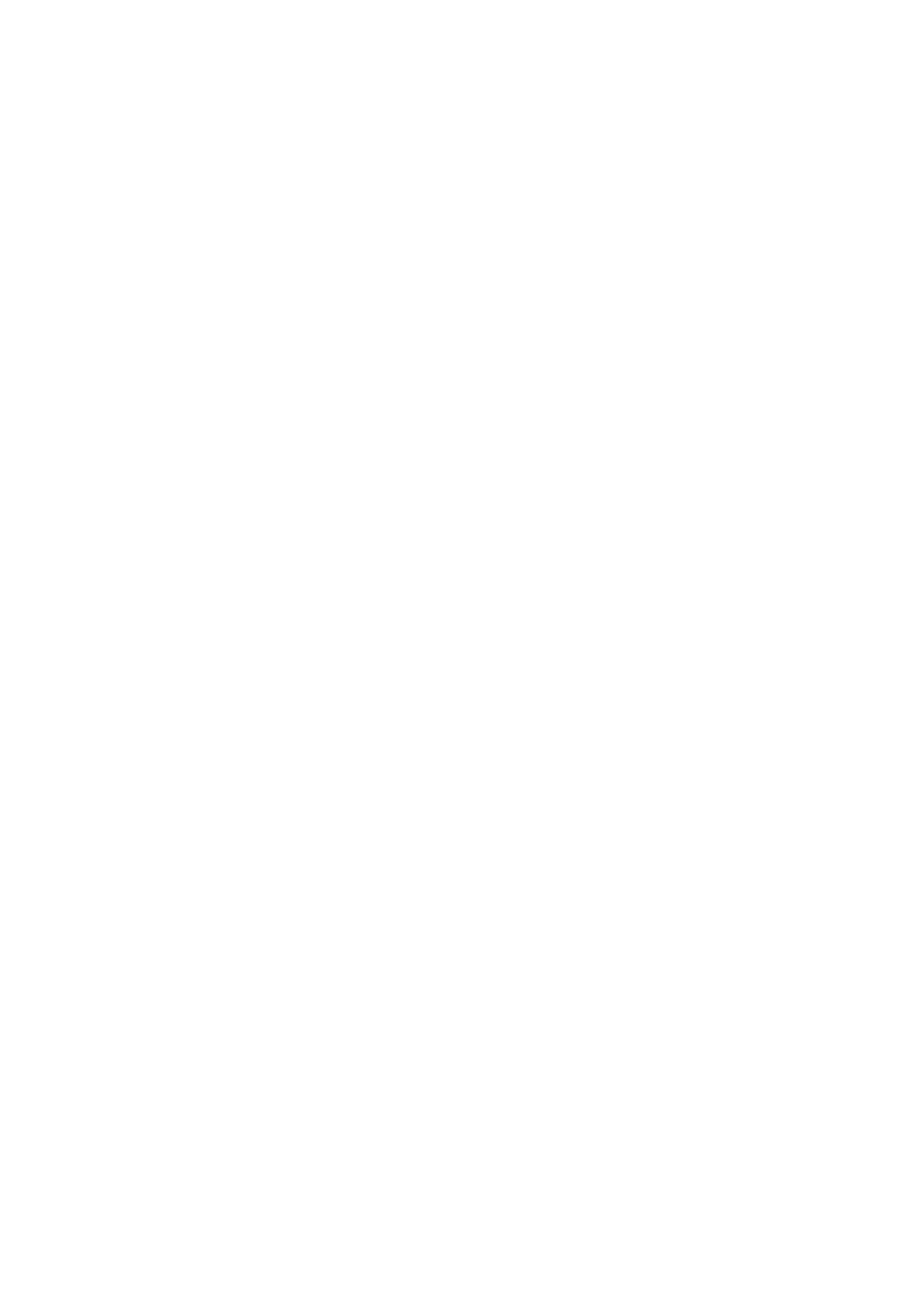**Administration 1**

## **Purpose of the role (job statement)**

To provide general clerical or administrative support to the school under the direction or instruction of senior staff.

## **Responsibilities**

Key duties:

- 1. Provide administrative support e.g. photocopying, filing, faxing, emailing, completion of routine forms, school meals. This could be directly supporting the Head teacher
- 2. Update manual and computerised records/management information systems.

Individuals in this role may also undertake some or all of the following:

- 1. Undertake reception duties, act as first point of contact in response to telephone and face-to-face enquiries, sign in visitors
- 2. Open, sort and distribute incoming mail and post outgoing mail
- 3. First point of contact for sick pupils, liaise with parents / carers / staff
- 4. Assist with arrangements for visits, for example by school nurse, photographer
- 5. Ensure collection of attendance registers
- 6. Arrange orderly and secure storage of supplies.
- 7. Occasionally handle cash e.g. for school visits, dinner money

- Some knowledge of administration and office systems.
- NVQ 2 or equivalent

| <b>NJC Job Evaluation Assessment</b> |                                                     |                                                                                                                                                                        |                 |              |  |
|--------------------------------------|-----------------------------------------------------|------------------------------------------------------------------------------------------------------------------------------------------------------------------------|-----------------|--------------|--|
| <b>Factor</b>                        |                                                     | <b>Relevant Job Information</b>                                                                                                                                        | <b>JE Level</b> | <b>Score</b> |  |
| 1                                    | Knowledge                                           | Requires knowledge of a range of administrative support<br>tasks and office and related school procedures and systems<br>equivalent to national qualifications level 2 | 2               | 40           |  |
| 2                                    | <b>Mental Skills</b>                                | Problems are normally routine requiring straightforward<br>solutions; more difficult problems are referred to others.                                                  | 1               | 13           |  |
| 3                                    | Interpersonal and<br>Communication<br><b>Skills</b> | Communicates with other school staff and teachers, senior<br>leadership team, pupils, parents / carers, suppliers, visitors.                                           | $\overline{2}$  | 26           |  |
| $\overline{4}$                       | <b>Physical Skills</b>                              | Standard keyboard skills, use of office equipment                                                                                                                      | $\overline{2}$  | 26           |  |
| 5                                    | Initiative &<br>Independence                        | Follows instructions or set routines. Decisions relate to own<br>daily workload.                                                                                       | 1               | 13           |  |
| 6                                    | <b>Physical Demands</b>                             | Requires normal physical effort, with a mixture of sitting,<br>walking and carrying minor loads.                                                                       |                 | 10           |  |
| $\overline{7}$                       | Mental demands                                      | Concentration for undertaking administrative tasks                                                                                                                     | 1               | 10           |  |
| 8                                    | Emotional<br>Demands                                | Exposure to emotionally demanding situations is infrequent.                                                                                                            | 1               | 10           |  |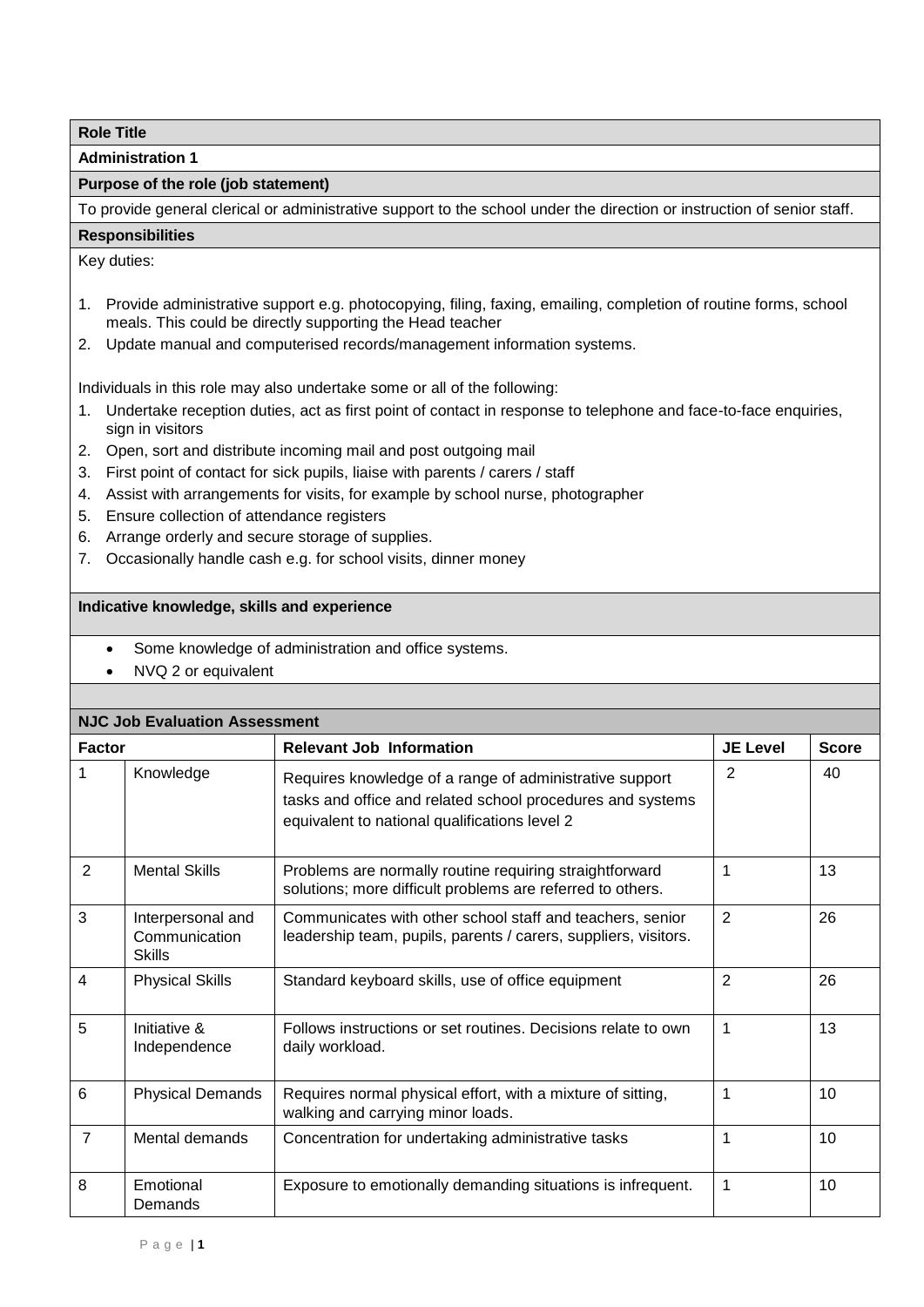| 9     | Responsibility for<br>People wellbeing                          | Provides administrative support services                                                                                                        |                |                |
|-------|-----------------------------------------------------------------|-------------------------------------------------------------------------------------------------------------------------------------------------|----------------|----------------|
|       |                                                                 | Contact with pupils, parents and carers and outside agencies<br>entering the office and may assist with the welfare and care<br>of sick pupils. | $\overline{2}$ | 13/26          |
| 10    | Responsibility for<br>Supervision                               | May demonstrate administrative duties to new or less<br>experienced staff.                                                                      |                | 13             |
| 11    | Responsibility for<br>Financial<br>Resources                    | May handle small amounts of cash                                                                                                                |                | 13             |
| 12    | Responsibility for<br>Physical, and<br>Information<br>Resources | Responsible for the maintenance and updating of records;<br>may select, order and store supplies within a limited range.                        | 2(a)           | 26             |
| 13    | Working<br>Conditions                                           | Work is normally carried out in an office environment.                                                                                          |                | 10             |
| Total |                                                                 |                                                                                                                                                 |                | $223 -$<br>236 |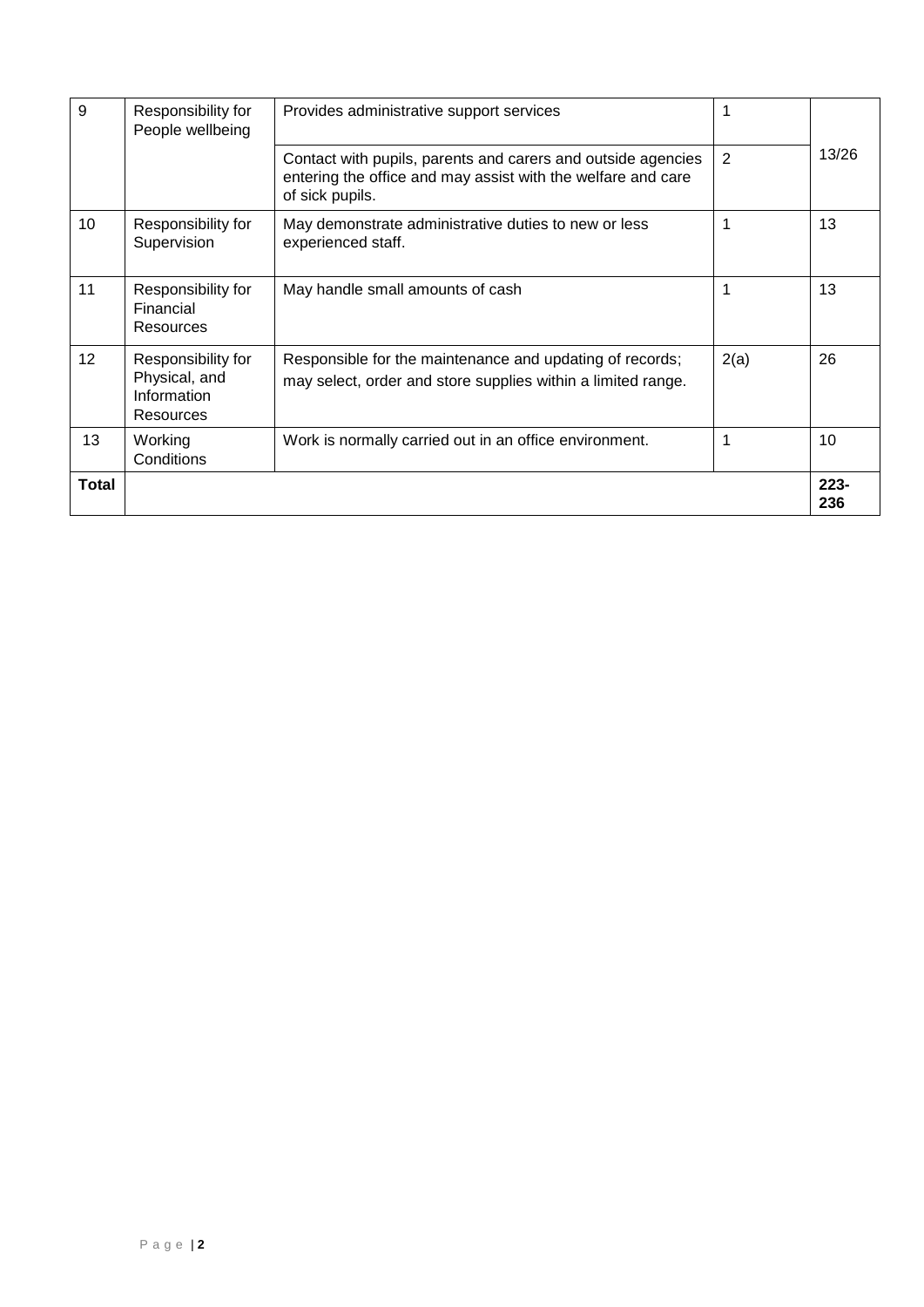**Administration 2**

## **Purpose of the role (job statement)**

To provide specific clerical and administrative or financial functions for the school under the direction or instruction of senior staff.

# **Responsibilities**

Key duties:

- 1. Provide general clerical support including clerical processes, word processing, IT based tasks requiring knowledge of various ICT packages and operation of office equipment
- 2. Produce lists, information and data as requested by senior staff or external agencies (e.g. standard/statutory returns)
- 3. Maintain manual and computerised records and management information systems.

Individuals in this role may also undertake some or all of the following:

- 1. Deal with enquiries either by telephone or face-to-face and sign in visitors
- 2. First point of contact for sick pupils, liaise with parents / carers/staff
- 3. Assist with arrangements for school visits and events
- 4. Maintain stocks and supplies, selling and distributing as required
- 5. Undertake general financial administration such as processing orders, collecting monies and undertake basic book keeping, such as for petty cash
- 6. Provide administrative support for meetings and take notes at meetings
- 7. Assist with the administration of school lettings and other uses of school.

- General clerical, administrative and financial work, as appropriate.
- Working at or towards national occupational standards (NOS) in business and administration level 2 and knowledge / skills equivalent to current national qualifications level 2

|                | <b>NJC Job Evaluation Assessment</b>                |                                                                                                                                                                                                                                    |                 |              |  |
|----------------|-----------------------------------------------------|------------------------------------------------------------------------------------------------------------------------------------------------------------------------------------------------------------------------------------|-----------------|--------------|--|
| <b>Factor</b>  |                                                     | <b>Relevant Job Information</b>                                                                                                                                                                                                    | <b>JE Level</b> | <b>Score</b> |  |
|                | Knowledge                                           | Requires knowledge of procedures for a range of<br>administrative activities including knowledge of various IT<br>packages equivalent to national qualifications level 2 plus<br>operational experience of administrative systems. | 3               | 60           |  |
| $\overline{2}$ | Mental Skills                                       | Assesses and resolves day to day problems, such as<br>completing statutory returns, book-keeping or school<br>publications issues.                                                                                                 | $\overline{2}$  | 26           |  |
| 3              | Interpersonal and<br>Communication<br><b>Skills</b> | Communicates with other school staff and teachers, senior<br>leadership team, pupils, parents / carers, suppliers, visitors.                                                                                                       | $\overline{2}$  | 26           |  |
| 4              | <b>Physical Skills</b>                              | Standard keyboard skills                                                                                                                                                                                                           | 2               | 26/39        |  |
|                |                                                     | Most tasks require keyboard skills used with precision and<br>speed                                                                                                                                                                | 3               |              |  |
| 5              | Initiative &<br>Independence                        | Makes decisions about own administrative work. Decision-<br>making is short term; more complex decisions are referred to<br>senior staff.                                                                                          | 2               | 26           |  |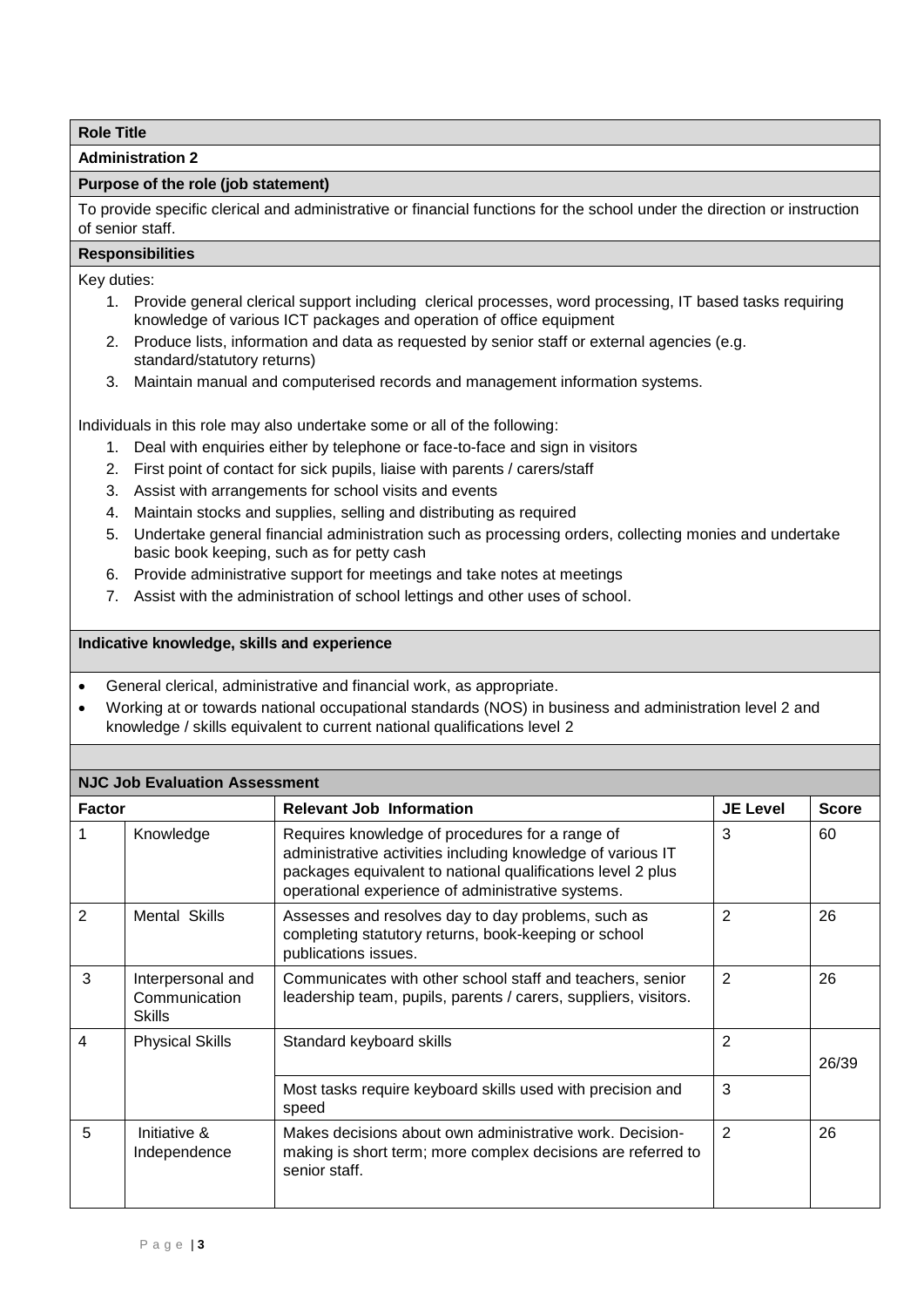| 6              | <b>Physical Demands</b>                                         | Requires normal physical effort, with a mixture of sitting,<br>walking and carrying minor loads.                                                        | 1              | 10          |
|----------------|-----------------------------------------------------------------|---------------------------------------------------------------------------------------------------------------------------------------------------------|----------------|-------------|
| $\overline{7}$ | Mental demands                                                  | Concentration for administrative tasks including data<br>collection. Work may be interrupted.                                                           | $\overline{2}$ | 20          |
| 8              | Emotional<br>Demands                                            | Exposure to emotionally demanding situations is infrequent.                                                                                             | $\overline{1}$ | 10          |
| 9              | Responsibility for<br>People Wellbeing                          | Provides administrative support services                                                                                                                | 1              | 13/26       |
|                |                                                                 | Contact with pupils, parents and carers and outside agencies<br>entering the office and may assist with the welfare and care<br>of sick pupils.         | 2              |             |
| 10             | Responsibility for<br>Supervision                               | May demonstrate administrative duties to new or less<br>experienced staff.                                                                              | 1              | 13          |
| 11             | Responsibility for<br>Financial<br>Resources                    | May handle small amounts of cash (e.g. dinner money,<br>school visits)                                                                                  | 1              | 13/26       |
|                |                                                                 | Regularly handles cash, cash equivalents e.g. dinner<br>monies, school visits, undertakes financial administration                                      | $\overline{2}$ |             |
| 12             | Responsibility for<br>Physical, and<br>Information<br>Resources | Responsible for the maintenance and updating of records.<br>Responsible for the selection, ordering and storage of<br>supplies, within a limited range. | $\overline{2}$ | 26          |
| 13             | Working<br>Conditions                                           | Work is normally carried out in an office environment.                                                                                                  | 1              | 10          |
| <b>Total</b>   |                                                                 |                                                                                                                                                         |                | 279-<br>318 |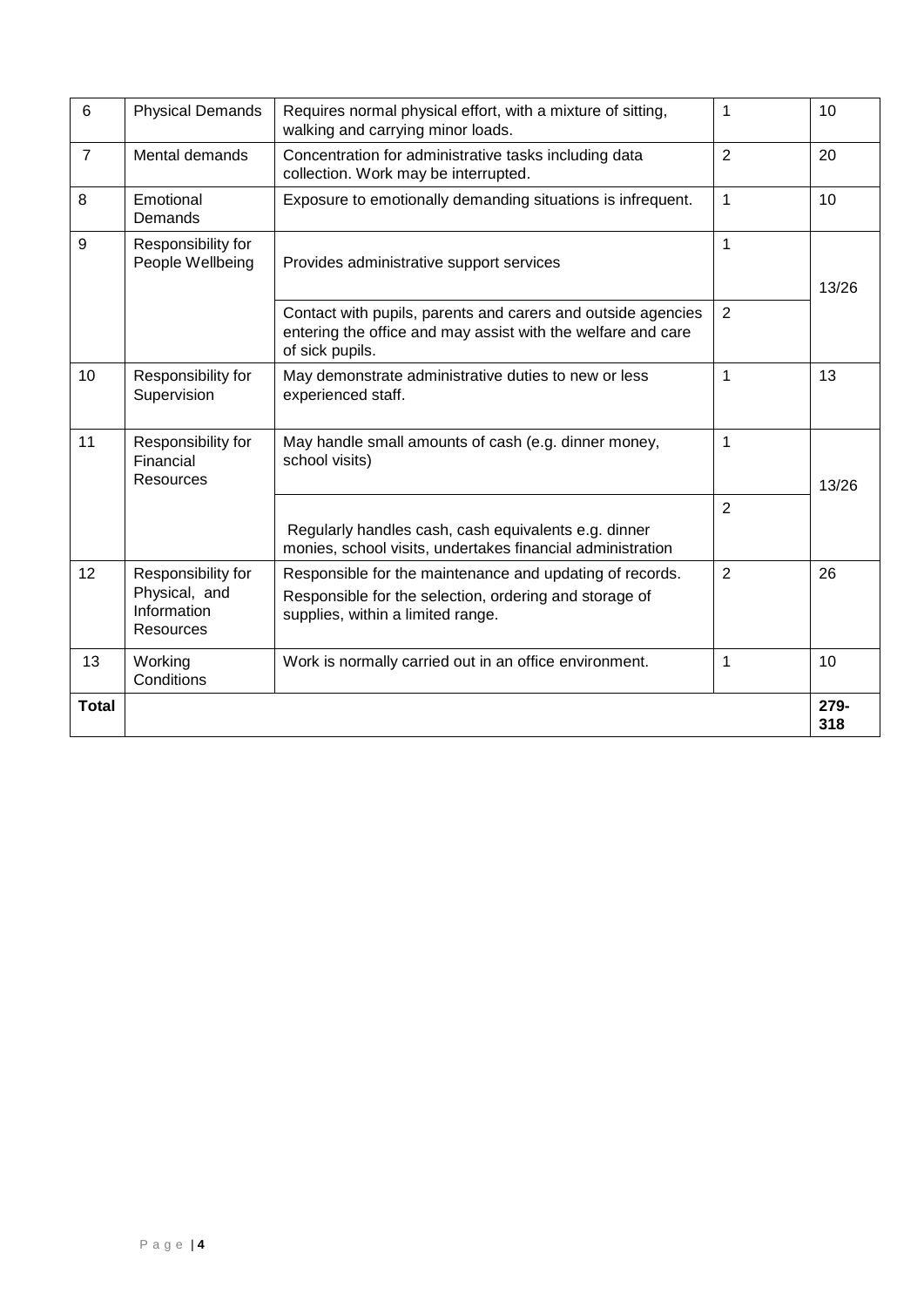**Administration 3**

## **Purpose of the role (job statement)**

To provide administrative and organisational services to the school under the management and guidance of senior staff.

#### **Responsibilities**

- Key duties:
	- 1. Provide administrative, and organisational services to the school
	- 2. Liaise with pupils, parents/carers
	- 3. Liaise with other staff and external agencies
	- 4. Analyse and evaluate data and information and run reports
	- 5. Undertake word-processing and IT based tasks including operation of relevant equipment and advanced ICT packages
	- 6. Organise meetings and take notes
	- 7. Process forms, returns, etc., including those to outside agencies
	- 8. Contribute to the planning and development of administrative procedures and systems.
	- 9. Allocate work to administrative staff at lower levels on a regular basis.
	- 10. Demonstration of tasks to more junior colleagues on a regular basis

Individuals in this role may also undertake some or all of the following:

- 1. Respond to reception and visitor enquiries
- 2. Organise arrangements for school visits and events
- 3. Monitor pupil attendance and run reports
- 4. Undertake personnel administration, such as CRB checks
- 5. Monitor and manage a limited range of stock within an agreed budget
- 6. Assist with producing marketing and promotion material for the school

## **Indicative knowledge, skills and experience**

 Experience of development, management and operation of administrative systems. Working at or towards national occupational standards (NOS) in business and administration and knowledge / skills equivalent to current national qualifications level 3.

|               | <b>NJC Job Evaluation Assessment</b> |                                                                                                                                                                                                               |                 |              |  |
|---------------|--------------------------------------|---------------------------------------------------------------------------------------------------------------------------------------------------------------------------------------------------------------|-----------------|--------------|--|
| <b>Factor</b> |                                      | <b>Relevant Job Information</b>                                                                                                                                                                               | <b>JE Level</b> | <b>Score</b> |  |
|               | Knowledge                            | Knowledge for implementing a range of administrative<br>procedures, including use of relevant ICT packages and<br>systems.<br>Knowledge and skills equivalent to national qualifications<br>level 3.          | 3               | 60           |  |
| $\mathcal{P}$ | <b>Mental Skills</b>                 | Carries out a variety of tasks within set frameworks; requires<br>creative skills for e.g. developing administrative procedures.<br>Analytical skills for monitoring and analysis of information<br>and data. | 3               | 39           |  |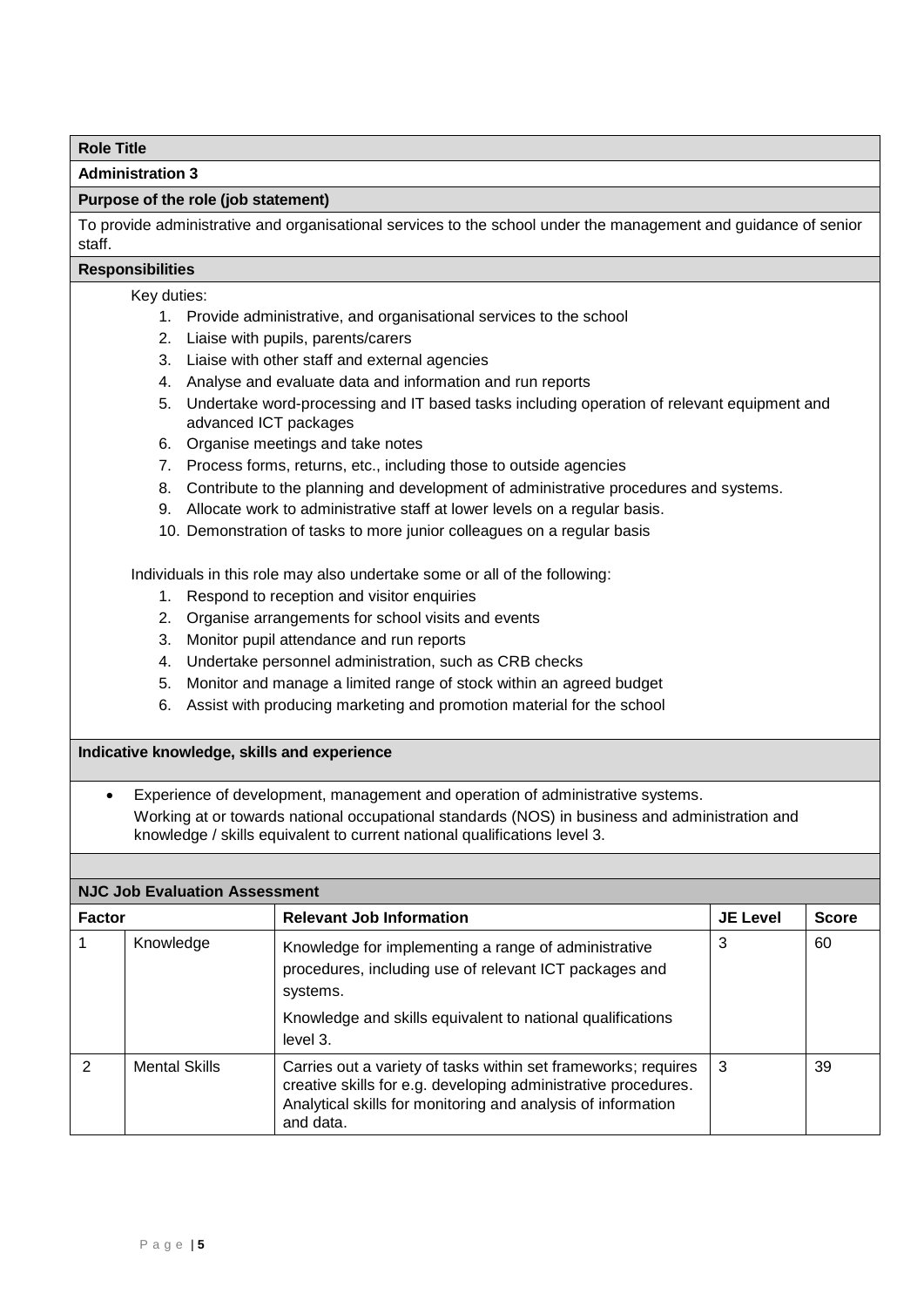| 3              | Interpersonal and<br>Communication<br><b>Skills</b>             | Communicates with staff, pupils and external agencies, such<br>as suppliers, dealing with a range of issues                                                                                                  | 3              | 39      |
|----------------|-----------------------------------------------------------------|--------------------------------------------------------------------------------------------------------------------------------------------------------------------------------------------------------------|----------------|---------|
| 4              | <b>Physical Skills</b>                                          | Most tasks require keyboard skills used with precision and<br>speed                                                                                                                                          | 3              | 39      |
| 5              | Initiative &<br>Independence                                    | Works within clear guidelines, but deals with unexpected<br>problems. Involved in decision-making and planning of the<br>administrative service but has access to a supervisor for<br>more difficult issues. | 3              | 39      |
| 6              | <b>Physical Demands</b>                                         | Requires normal physical effort, with a mixture of sitting,<br>walking and carrying minor loads.                                                                                                             | $\mathbf{1}$   | 10      |
| $\overline{7}$ | <b>Mental Demands</b>                                           | Concentration for administrative tasks; work is regularly<br>interrupted.                                                                                                                                    | $\overline{2}$ | 20      |
| 8              | Emotional<br>Demands                                            | Exposure to emotionally demanding situations is infrequent.                                                                                                                                                  | 1              | 10      |
| 9              | Responsibility for<br>People Wellbeing                          | Has contact with pupils, parents and carers and outside<br>agencies entering the office and may assist with the welfare<br>and care of sick pupils.                                                          | $\overline{2}$ | 26      |
| 10             | Responsibility for<br>Supervision                               | Regular day-to-day allocation of work to others, requiring<br>occasional supervisory responsibility                                                                                                          | $\overline{2}$ | 26      |
| 11             | Responsibility for<br>Financial                                 | May handle small amounts of cash (e.g. dinner money,<br>school visits)                                                                                                                                       | $\mathbf{1}$   | 13/26   |
|                | <b>Resources</b>                                                | Regularly handles cash, cash equivalents e.g. dinner<br>monies, school visits.                                                                                                                               | $\overline{2}$ |         |
| 12             | Responsibility for<br>Physical, and<br>Information<br>Resources | Responsible for the maintenance and updating of records<br>systems                                                                                                                                           | $\overline{2}$ | 26      |
| 13             | Working<br>Conditions                                           | Work is normally carried out in an office environment.                                                                                                                                                       | 1              | 10      |
| <b>Total</b>   |                                                                 |                                                                                                                                                                                                              |                | 357-370 |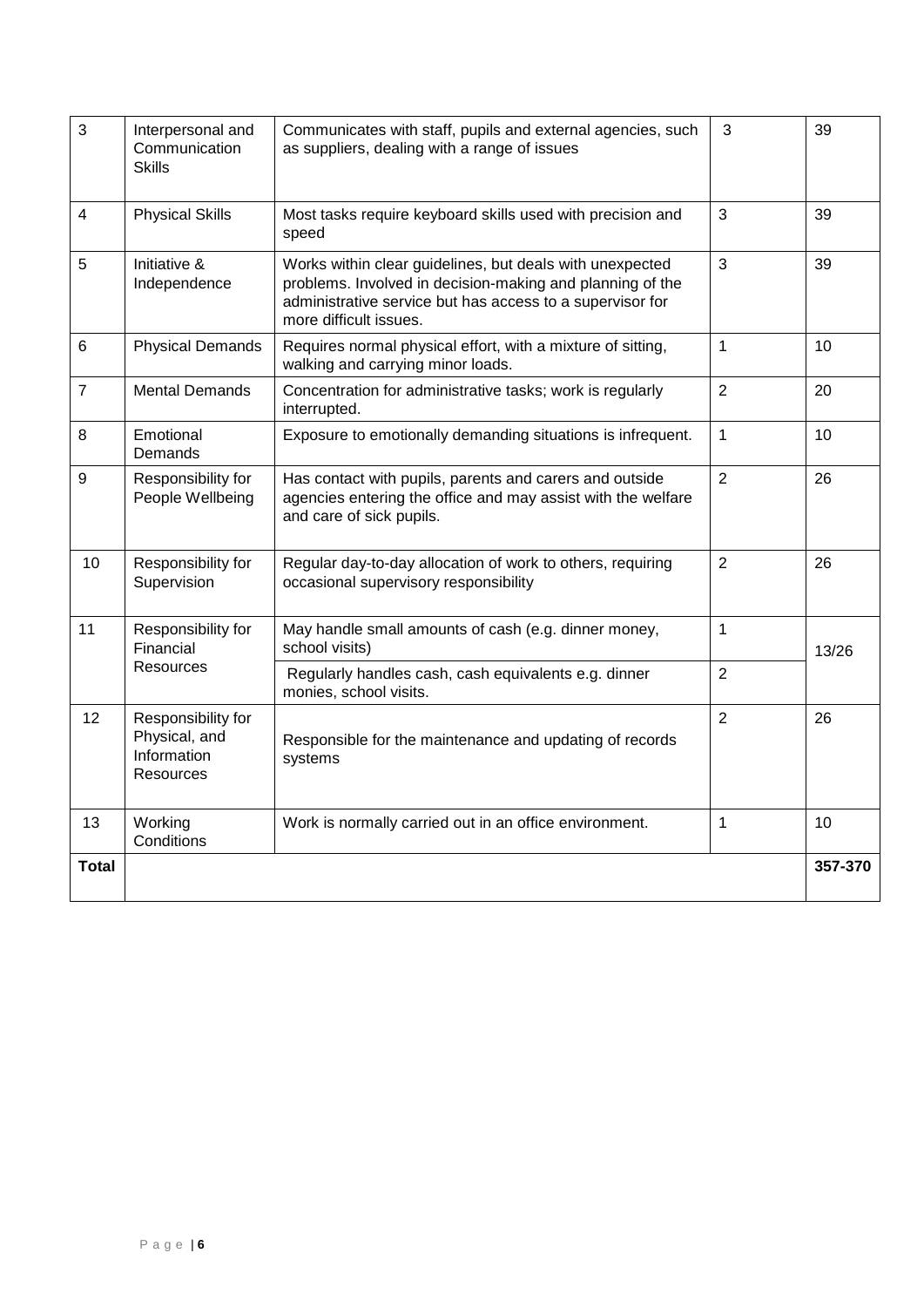**Administration 4**

#### **Purpose of the role (job statement)**

To manage the administrative and/or finance function within a school.

#### **Responsibilities**

Key duties:

- 1. Plan, develop, organise and monitor support systems, and procedures
- 2. Contribute to the development of administration policies
- 3. Provide support, advice and guidance on administrative issues to senior staff, governing body and others
- 4. Liaise with other staff, pupils, parents/carers and external agencies
- 5. Develop and maintain recording and information systems, including personnel staff.
- 6. Undertake analysis and interpretation of data, and produce detailed reports and complex information
- 7. Operates bespoke school information management systems
- 8. Responsible for completion and submission of forms, returns etc., including those to outside agencies
- 9. Produce, and respond to, correspondence
- 10. Monitor school budgets

Individuals in this role may also undertake some or all of the following:

- 1. Manage the school's financial processes and budgets
- 2. Allocate work to administration staff
- 3. Manage / supervise administrative staff
- 4. Monitor service contracts, school licences and insurance
- 5. Contribute to marketing and promotion of the school
- 6. Manage lettings and the use of premises for the use of outside organisations and local community.
- 7. Coordinate, purchase, repair and maintenance of furniture and fittings.
- 8. Responsible for effective operation of payroll system

#### **Indicative knowledge, skills and experience**

 Knowledge and experience of relevant administrative systems and specialist ICT packages. Working at or towards national occupational standards (NOS) in business and administration and knowledge / skills equivalent to current national qualifications Level 4.

|               | <b>NJC Job Evaluation Assessment</b> |                                                                                                                                                                                                                                                                                                                                                        |                 |              |  |
|---------------|--------------------------------------|--------------------------------------------------------------------------------------------------------------------------------------------------------------------------------------------------------------------------------------------------------------------------------------------------------------------------------------------------------|-----------------|--------------|--|
| <b>Factor</b> |                                      | <b>Relevant Job Information</b>                                                                                                                                                                                                                                                                                                                        | <b>JE Level</b> | <b>Score</b> |  |
|               | Knowledge                            | Knowledge for developing and management of relevant<br>administrative/financial procedures, including use of relevant<br>ICT packages and systems, and knowledge of administration<br>policies and procedures, acquired through experience over a<br>period of time and across a range of activities equivalent to<br>national qualifications level 4. | 4               | 80           |  |
| $\mathcal{P}$ | <b>Mental Skills</b>                 | Carries out a variety of tasks within set frameworks; requires<br>creative skills for e.g. developing administrative procedures.<br>Analytical skills for interpreting data and complex information                                                                                                                                                    | 3               | 39           |  |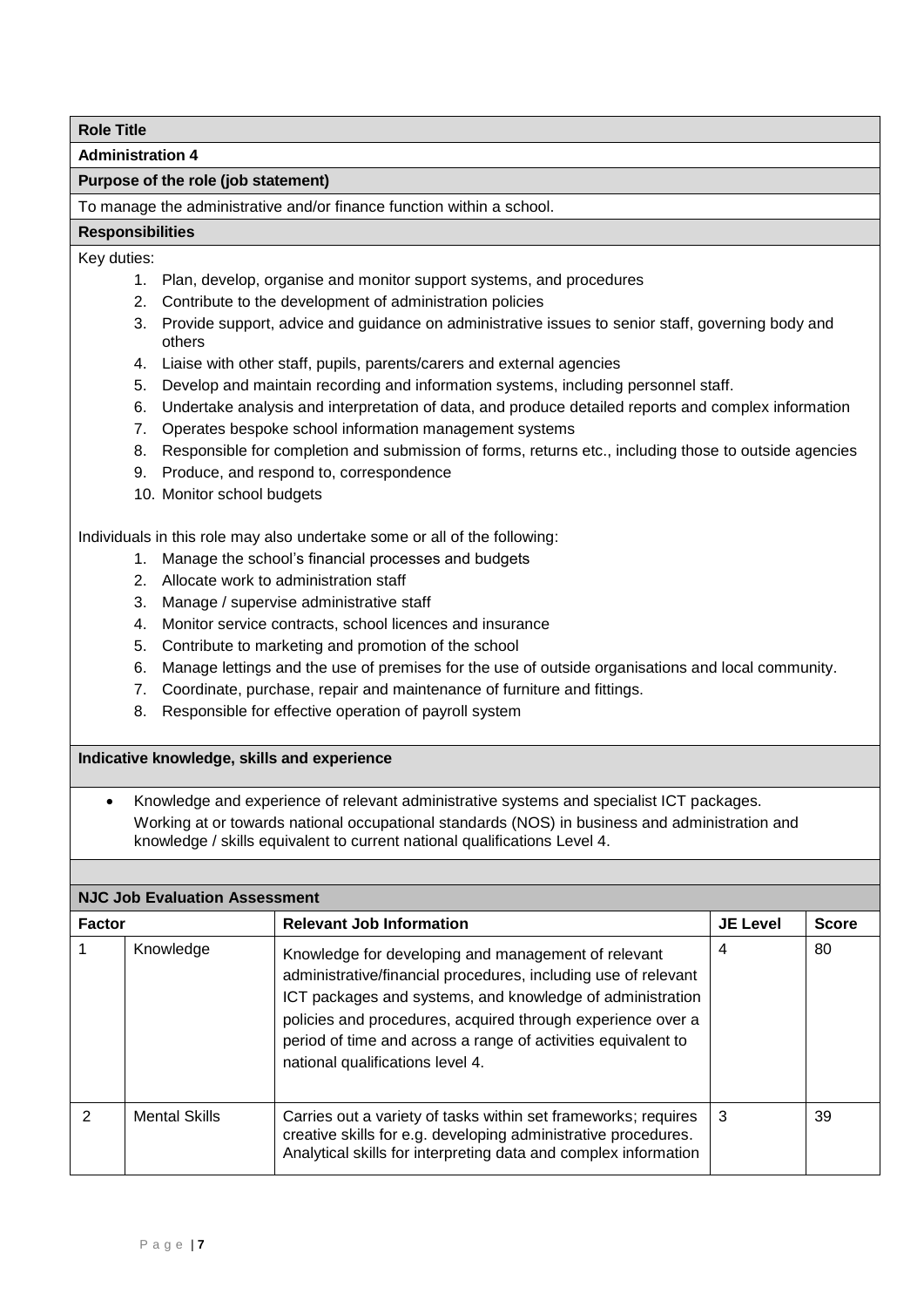| 3                       | Interpersonal and<br>Communication<br><b>Skills</b>             | Communicates with staff, pupils and external agencies, such<br>as suppliers, dealing with a range of issues.                                                                                                                                               | 3                 | 39/52   |
|-------------------------|-----------------------------------------------------------------|------------------------------------------------------------------------------------------------------------------------------------------------------------------------------------------------------------------------------------------------------------|-------------------|---------|
|                         |                                                                 | Communicates with staff, pupils, parents/carers, governors,<br>suppliers and a range of other external contacts: responds to<br>a range of difficult issues. Skills for contract negotiation,<br>managements and motivation of other administrative staff. | $4(b)$ and<br>(c) |         |
| $\overline{\mathbf{4}}$ | <b>Physical Skills</b>                                          | Most tasks require keyboard skills used with precision and<br>speed                                                                                                                                                                                        | 3                 | 39      |
| 5                       | Initiative &<br>Independence                                    | Makes decisions on issues where there is no clear process<br>and job holder responds independently. Manages<br>administrative support services.                                                                                                            | $\overline{4}$    | 52      |
| 6                       | <b>Physical Demands</b>                                         | Requires normal physical effort, with a mixture of sitting,<br>walking and carrying minor loads.                                                                                                                                                           | $\mathbf{1}$      | 10      |
| $\overline{7}$          | <b>Mental Demands</b>                                           | Concentration for complex administrative and financial tasks.<br>Has work related pressures through deadlines and<br>interruptions                                                                                                                         | 3                 | 30      |
| 8                       | Emotional<br>Demands                                            | . Exposure to emotionally demanding situations is infrequent.                                                                                                                                                                                              | 1                 | 10      |
| 9                       | Responsibility for<br>People Wellbeing                          | Has contact with pupils, parents and carers and outside<br>agencies entering the office and may assist with the welfare<br>and care of sick pupils.                                                                                                        | $\overline{2}$    | 26      |
| 10                      | Responsibility for<br>Supervision                               | May demonstrate administrative duties to new or less<br>experienced staff.                                                                                                                                                                                 | $\mathbf{1}$      |         |
|                         |                                                                 | Regular day-to-day allocation of work to others, requiring<br>occasional supervisory responsibility                                                                                                                                                        | $\overline{2}$    | 13/39   |
|                         |                                                                 | Line management responsibility for administrative staff                                                                                                                                                                                                    | 3                 |         |
| 11                      | Responsibility for<br>Financial<br>Resources                    | Regular cash handling accountable for small expenditures                                                                                                                                                                                                   | 2(a)              | 26/39   |
|                         |                                                                 | Manages and monitors school financial processes and<br>budgets                                                                                                                                                                                             | 3(a)              |         |
| 12                      | Responsibility for<br>Physical, and<br>Information<br>Resources | Advisory responsibilities in relations to administrative<br>services including planning, developing and mentoring the<br>support systems and procedures. Develops and maintains<br>recording and information systems.                                      | 3                 | 39      |
| 13                      | Working<br>Conditions                                           | Work is normally carried out in an office environment.                                                                                                                                                                                                     | 1                 | 10      |
| <b>Total</b>            |                                                                 |                                                                                                                                                                                                                                                            |                   | 426-478 |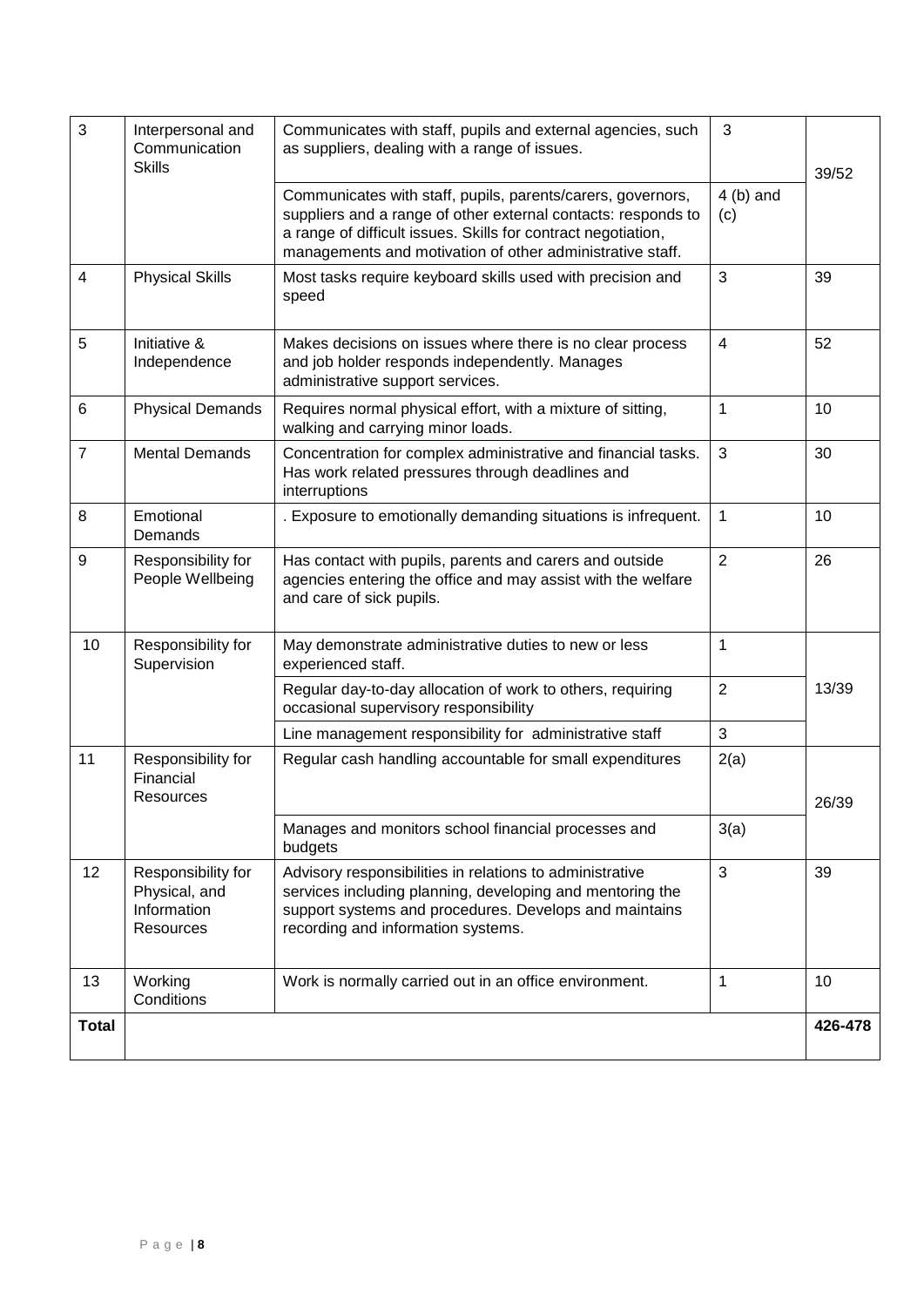**Finance 1**

## **Purpose of the role (job statement)**

To provide general finance administrative support to facilitate the efficient and effective use of the school's budget.

# **Responsibilities**

Key duties:

- 1. Place and process orders and invoices
- 2. Check incoming stock deliveries and arrange for distribution and storage
- 3. Arrange payment of invoices for stocks, including checking supplier statements
- 4. Maintain records of free school meals and undertake related financial administration, such as catering returns
- 5. Responsible for petty cash and banking of cash
- 6. Enter income and expenditure on the finance system.

Individuals in this role may also undertake some or all of the following:

- 1. Receive and record monies from pupils and parents / carers relating for example to school visits, uniform sales and photographs
- 2. Undertake other administrative support duties, such as reception duties
- 3. Collate VAT returns and payments.

## **Indicative knowledge, skills and experience**

 Working at or towards relevant Business and Administration national occupational standards (NOS) that underpin qualifications at Level 2.

|                | <b>NJC Job Evaluation Assessment</b>                |                                                                                                                                                                       |                 |              |
|----------------|-----------------------------------------------------|-----------------------------------------------------------------------------------------------------------------------------------------------------------------------|-----------------|--------------|
| <b>Factor</b>  |                                                     | <b>Relevant Job Information</b>                                                                                                                                       | <b>JE Level</b> | <b>Score</b> |
| 1              | Knowledge                                           | Knowledge of procedures for updating finance systems,<br>processing orders and invoices, school financial processes<br>equivalent to national qualifications level 2. | $\overline{2}$  | 40           |
| $\overline{2}$ | <b>Mental Skills</b>                                | Routine decisions on finance and administrative tasks (such<br>as making payments and financial entries).                                                             | 1               | 13           |
| 3              | Interpersonal and<br>Communication<br><b>Skills</b> | Communicates orally routine information internally.                                                                                                                   | 1               | 13/26        |
|                |                                                     | Communicates basic financial information to teachers, other<br>staff and external suppliers.                                                                          | $\overline{2}$  |              |
| 4              | <b>Physical Skills</b>                              | Keyboard skills for data entry, precision required.                                                                                                                   | 3               | 39           |
| 5              | Initiative &<br>Independence                        | Follows detailed instructions/set procedures; supervised by<br>more senior finance staff                                                                              | 1               | 13           |
| 6              | <b>Physical Demands</b>                             | Requires normal physical effort, with a mixture of sitting,<br>walking and carrying minor loads.                                                                      | 1               | 10           |
| $\overline{7}$ | <b>Mental Demands</b>                               | Concentration for financial processing tasks; Administrative<br>work is occasionally interrupted.                                                                     | $\overline{2}$  | 20           |
| 8              | Emotional<br>Demands                                | Exposure to emotionally demanding situations is rare.                                                                                                                 | 1               | 10           |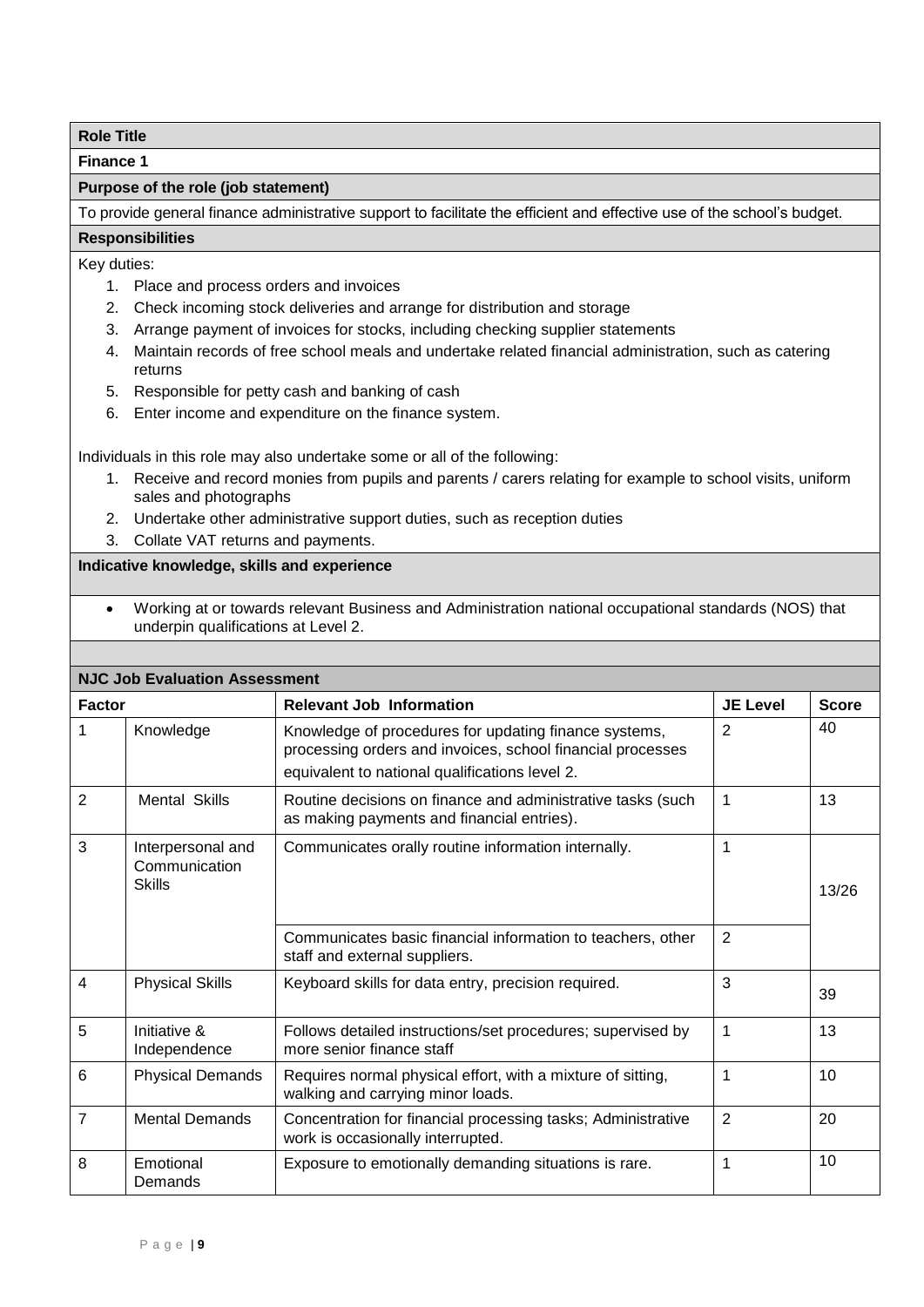| 9               | Responsibility for<br>People Wellbeing                          | Contact is generally incidental to the main job duties                                                                  |      | 13          |
|-----------------|-----------------------------------------------------------------|-------------------------------------------------------------------------------------------------------------------------|------|-------------|
| 10              | Responsibility for<br>Supervision                               | May demonstrate own duties to new or less experienced<br>staff.                                                         |      | 13          |
| 11              | Responsibility for<br>Financial<br>Resources                    | Responsible for the maintenance and updating of financial<br>records; handling cash (e.g. dinner money, school visits). | 2(a) | 26          |
| 12 <sup>2</sup> | Responsibility for<br>Physical and<br>Information,<br>Resources | Responsible for maintaining school financial records                                                                    | 2(a) | 26          |
| 13              | Working<br>Conditions                                           | Work normally carried out in an office environment.                                                                     |      | 10          |
| <b>Total</b>    |                                                                 |                                                                                                                         |      | 246-<br>259 |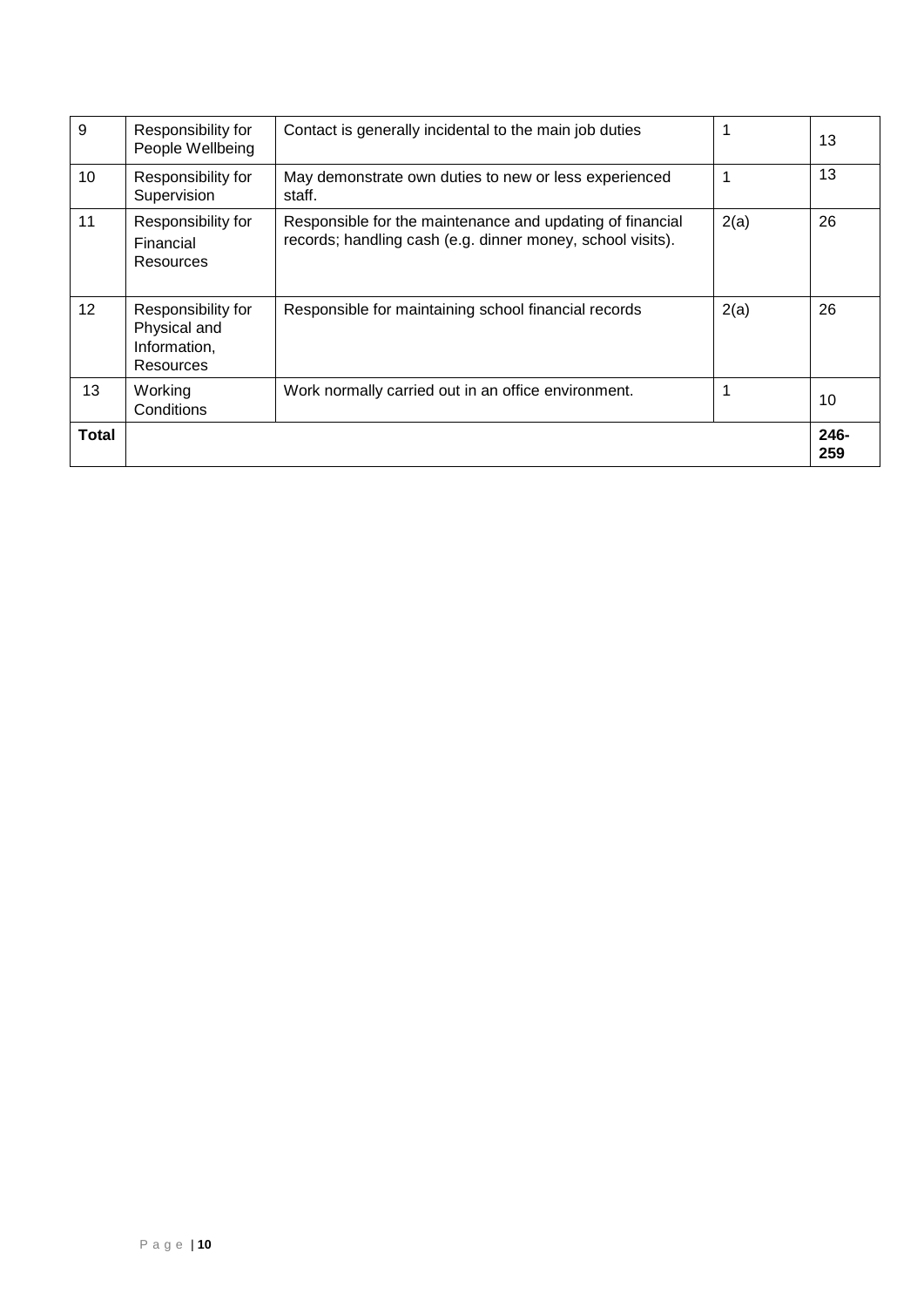**Finance 2**

## **Purpose of the role (job statement)**

To undertake specific finance support responsibilities to ensure the efficient and effective use of the school's budget.

#### **Responsibilities**

Key duties:

- 1. Undertake a range of financial procedures, including placing orders, invoicing, preparation of cheques, banking cash, issuing receipts and dealing with supplier issues
- 2. Monitor monthly budgets and highlights/flags senior staff on variances
- 3. Produce a range of financial information financial and data for the senior leadership team
- 4. Receive and record monies from pupils and parents / carers
- 5. Undertake reconciliations, for example of bank accounts and petty cash and of the purchase ledger control account.

Individuals in this role may also undertake some or all of the following:

- 1. Undertake other support duties such as reception, dealing with correspondence, filing and word processing
- 2. Process travel and subsistence claims
- 3. Assist with school lettings.

- General experience of working in a finance role.
- Working at or towards national occupational standards (NOS) for accountancy and finance and knowledge / skills equivalent to current national qualifications Level 3.

|               | <b>NJC Job Evaluation Assessment</b>                |                                                                                                                                                                                                              |                 |              |
|---------------|-----------------------------------------------------|--------------------------------------------------------------------------------------------------------------------------------------------------------------------------------------------------------------|-----------------|--------------|
| <b>Factor</b> |                                                     | <b>Relevant Job Information</b>                                                                                                                                                                              | <b>JE Level</b> | <b>Score</b> |
| 1             | Knowledge                                           | Knowledge of a range of financial procedures, including<br>order and invoice processing, bank reconciliations, financial<br>reports and account monitoring equivalent to national<br>qualifications level 3. | 3               | 60           |
| 2             | <b>Mental Skills</b>                                | Resolves financial queries e.g. over order processing,<br>financial records issues.                                                                                                                          | $\overline{2}$  | 26           |
| 3             | Interpersonal and<br>Communication<br><b>Skills</b> | Communicates basic financial information to teachers, other<br>staff and external suppliers.                                                                                                                 | $\overline{2}$  | 26           |
| 4             | <b>Physical Skills</b>                              | Keyboard skills, applied with precision and speed                                                                                                                                                            | 3               | 39           |
| 5             | Initiative &<br>Independence                        | Works from instructions but makes decisions, such as<br>resolving basic supplier issues; serious issues e.g. significant<br>budget variances referred to more senior staff.                                  | $\overline{2}$  | 26           |
| 6             | <b>Physical Demands</b>                             | Requires normal physical effort, with a mixture of sitting,<br>walking and carrying minor loads.                                                                                                             | 1               | 10           |
| 7             | <b>Mental Demands</b>                               | Concentration required for financial processing tasks.<br>Administrative work is occasionally interrupted.                                                                                                   | $\overline{2}$  | 20           |
| 8             | Emotional<br>Demands                                | Exposure to emotionally demanding situations is rare.                                                                                                                                                        | 1               | 10           |
| 9             | Responsibility for<br>People wellbeing              | Contact is generally incidental to the main job duties                                                                                                                                                       | 1               | 13           |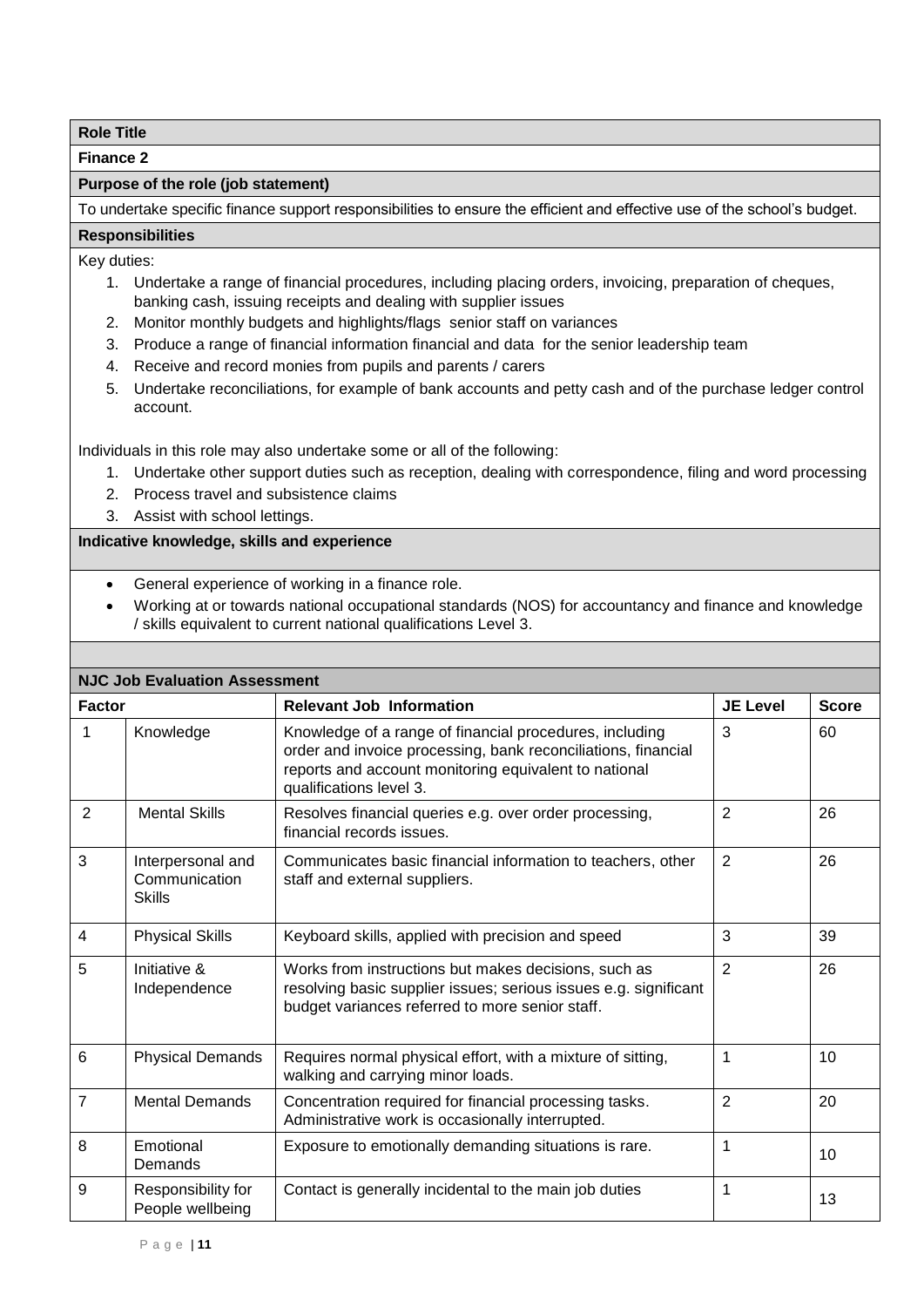| 10              | Responsibility for<br>Supervision                               | May demonstrate own duties to new or less experienced staff                                                                                  | 1    | 13  |
|-----------------|-----------------------------------------------------------------|----------------------------------------------------------------------------------------------------------------------------------------------|------|-----|
| 11              | Responsibility for<br>Financial<br>Resources                    | Responsible for the maintenance and updating of financial<br>records. Provides factual advice and guidance on school<br>financial procedures | 2(b) | 26  |
| 12 <sup>°</sup> | Responsibility for<br>Physical and<br>Information,<br>Resources | Responsible for processing financial information and<br>maintaining school records.                                                          | 2(a) | 26  |
| 13              | Working<br>Conditions                                           | Work normally carried out in an office environment.                                                                                          |      | 10  |
| <b>Total</b>    |                                                                 |                                                                                                                                              |      | 305 |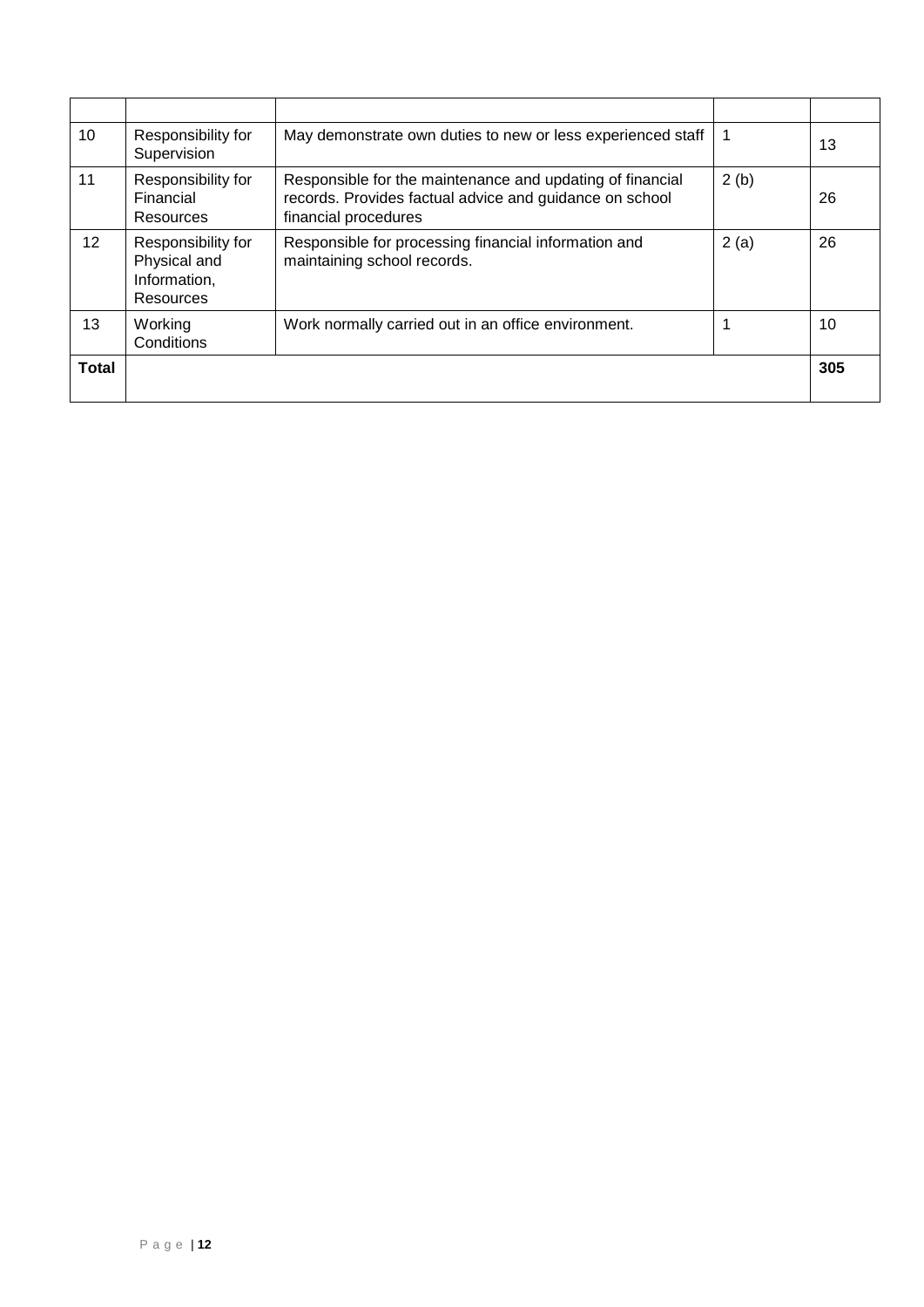**Finance 3**

## **Purpose of the role (job statement)**

To provide a full range of finance administrative support to the school.

#### **Responsibilities**

Key duties:

- 1. Assist with the design and implementation of the school's financial procedures and systems
- 2. Assist with the preparation/prepare the draft annual budget and financial plans
- 3. Maintain the school's accounting systems
- 4. Undertake detailed monitoring of monthly expenditure, advising on the reason for an implication of variances and any recommendations
- 5. Produce financial analysis and reports, including liaising and reporting to the Local Authority
- 6. Manage petty cash and ensure appropriate use of the school's bank accounts
- 7. Process orders and approve payments ensuring correct financial control is applied
- 8. Reconcile accounts
- 9. Responsible for adherence to financial regulations and audit requirements and advising on the application of these.

Individuals in this role may also undertake some or all of the following:

- 1. Undertake day-to-day supervision of more junior finance staff
- 2. Undertake administrative duties, such as reception, filing, and document preparation.

- Experience of working in a finance role.
- Working at or towards national occupational standards (NOS) accountancy and finance and knowledge / skills equivalent to current national qualifications Level 4.

| <b>NJC Job Evaluation Assessment</b> |                                                     |                                                                                                                                                                                                                                             |                 |              |  |
|--------------------------------------|-----------------------------------------------------|---------------------------------------------------------------------------------------------------------------------------------------------------------------------------------------------------------------------------------------------|-----------------|--------------|--|
| <b>Factor</b>                        |                                                     | <b>Relevant Job Information</b>                                                                                                                                                                                                             | <b>JE Level</b> | <b>Score</b> |  |
| 1                                    | Knowledge                                           | Requires knowledge of accounting and financial procedures<br>sufficient to be able to maintain accounts, produce financial<br>reports, advise on variances equivalent to national<br>qualifications level 4.                                | 4               | 80           |  |
| $\overline{2}$                       | <b>Mental Skills</b>                                | Contributes to design and implementation of financial<br>procedures; carries out of tasks, requiring analytical skills<br>such as processing orders and payments, financial<br>monitoring and reporting, assisting with budget preparation. | 3               | 39           |  |
| 3                                    | Interpersonal and<br>Communication<br><b>Skills</b> | Communicates a range of financial information both verbally<br>and in writing with the senior leadership team and other<br>staff.                                                                                                           | 3(d)            | 39           |  |
| 4                                    | <b>Physical Skills</b>                              | Keyboard skills applied with precision and speed                                                                                                                                                                                            | 3               | 39           |  |
| 5                                    | Initiative &<br>Independence                        | Responsibility for specified administrative duties requiring a<br>degree of initiative.                                                                                                                                                     | 3               | 39           |  |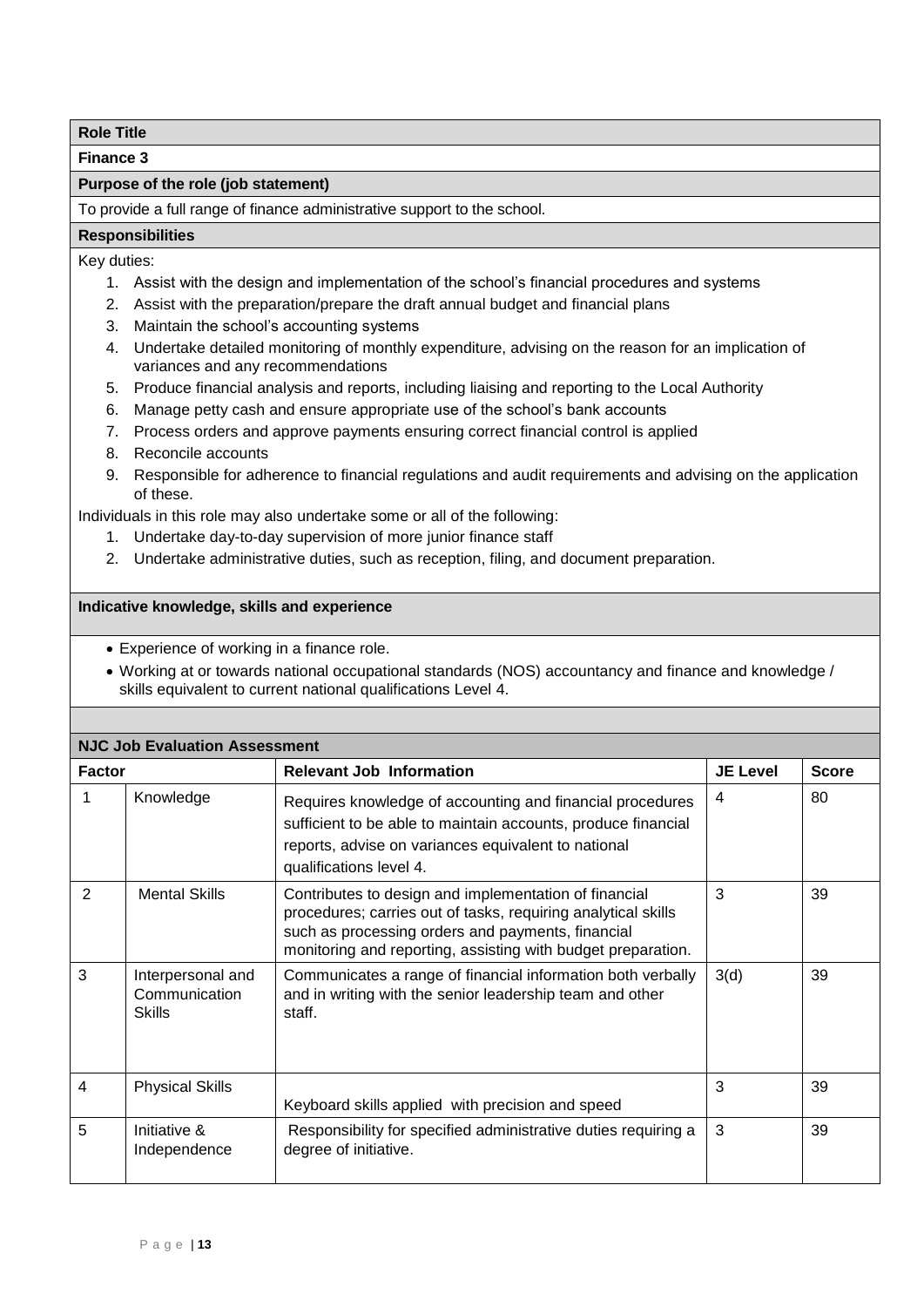| 6              | <b>Physical Demands</b>                                         | Requires normal physical effort, with a mixture of sitting,<br>walking and carrying minor loads.                                                                                                           | $\mathbf{1}$   | 10             |
|----------------|-----------------------------------------------------------------|------------------------------------------------------------------------------------------------------------------------------------------------------------------------------------------------------------|----------------|----------------|
| $\overline{7}$ | <b>Mental Demands</b>                                           | Concentration for medium periods for reconciliation of<br>accounts.                                                                                                                                        | 3(c)           | 30             |
| 8              | Emotional<br>Demands                                            | Exposure to emotionally demanding situations is infrequent.                                                                                                                                                | $\mathbf{1}$   | 10             |
| 9              | Responsibility for<br>People wellbeing                          | Contact is generally incidental to the main job duties                                                                                                                                                     | 1              | 13             |
| 10             | Responsibility for<br>Supervision                               | May demonstrate own duties to new or less experienced<br>staff.                                                                                                                                            | $\mathbf{1}$   |                |
|                |                                                                 | Some day-to-day allocation of work to others, requiring<br>occasional supervisory responsibility                                                                                                           | $\overline{2}$ | 13/26/39       |
|                |                                                                 | Regular supervisory responsibility for more junior finance<br>staff.                                                                                                                                       | 3              |                |
| 11             | Responsibility for<br>Financial<br><b>Resources</b>             | Responsible for the maintenance and updating of financial<br>records. Manage petty cash and assure appropriate use of<br>the schools bank account. Advise in relation to internal<br>financial procedures. | 3(a)           | 39             |
| 12             | Responsibility for<br>Physical, and<br>Information<br>Resources | Responsible for maintenance of schools financial<br>procedures and systems                                                                                                                                 | 3(a)           | 39             |
| 13             | Working<br>Conditions                                           | Work normally carried out in an office environment.                                                                                                                                                        | 1              | 10             |
| <b>Total</b>   |                                                                 |                                                                                                                                                                                                            |                | $400 -$<br>426 |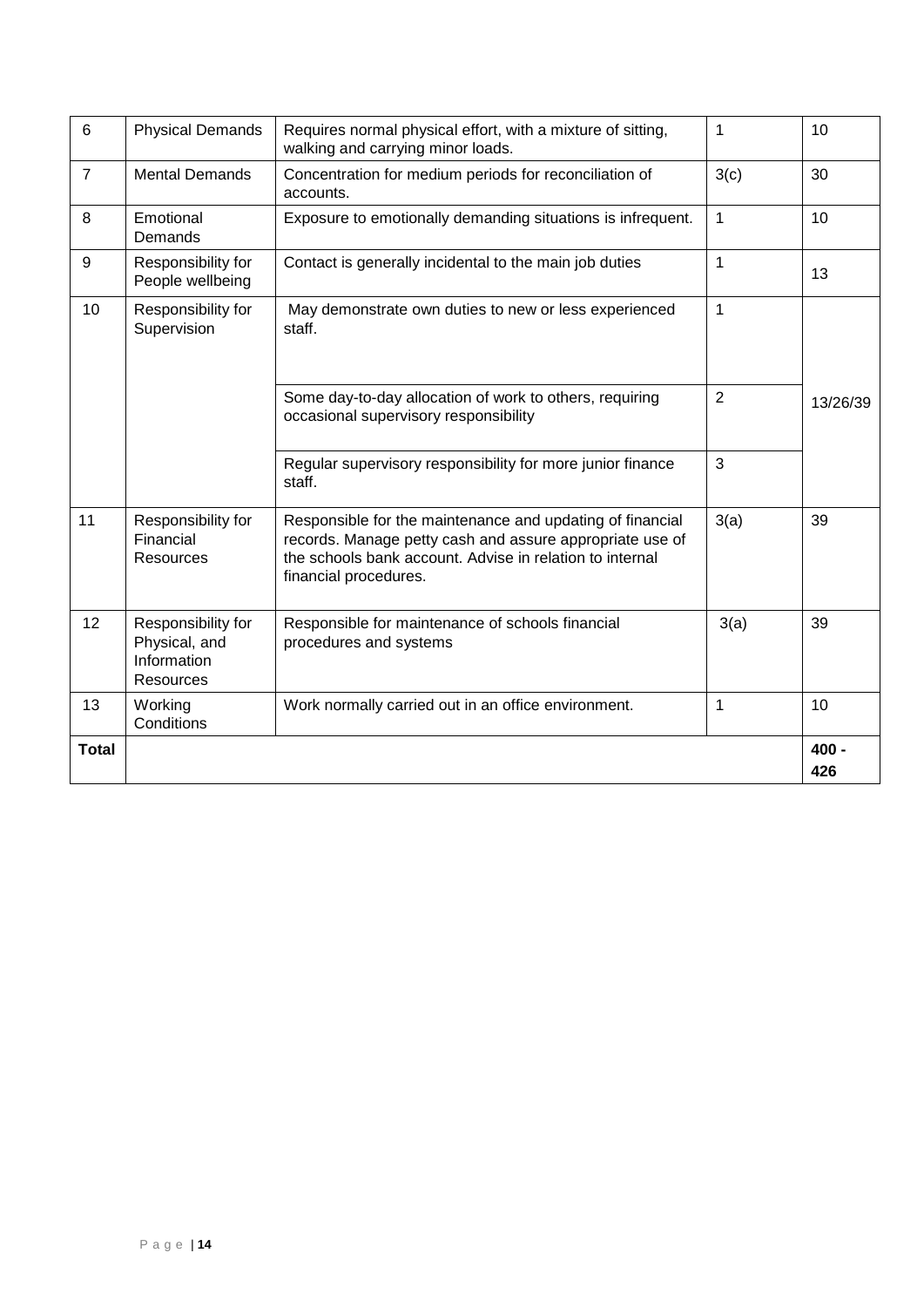**Finance 4**

# **Purpose of the role (job statement)**

To manage the school's finance systems and finance team.

## **Responsibilities**

Key duties:

- 1. Oversee, develop and implement financial procedures and oversee all financial transactions/activity within the school (e.g. requisitions and/orders, invoicing, banking and cash and accounting entries)
- 2. Work with the Head teacher / senior staff to prepare the annual budgets and undertake financial planning
- 3. Ensure adherence to financial regulations and provide advice on these to other staff and the senior leadership team
- 4. Manage the financial management system
- 5. Undertake financial analysis on current and future variations in income, expenditure and trends to inform school-wide decision-making
- 6. Responsible for producing annual and statutory returns
- 7. Manage procurement within the school, including contract management and compliance to contractual conditions
- 8. Manage all budgets, prepare regular management accounts, undertake variance analyses and provide advice on options to improve over-under spends
- 9. Line manages the finance team.

Individuals in this role may also undertake some or all of the following:

- 1. Assist with funding/grant submissions
- 2. Manage stocks of supplies and consumables
- 3. Deal with VAT returns and liabilities
- 4. Maximise funding for the school through identifying income streams (e.g. Extended Services partnerships).

- Significant experience of working in a finance role.
- Working at or towards national occupational standards (NOS) for accountancy and finance and knowledge / skills equivalent to current national qualifications Level 5.

| <b>NJC Job Evaluation Assessment</b> |                                                     |                                                                                                                                                                                                             |                 |              |  |
|--------------------------------------|-----------------------------------------------------|-------------------------------------------------------------------------------------------------------------------------------------------------------------------------------------------------------------|-----------------|--------------|--|
| <b>Factor</b>                        |                                                     | <b>Relevant Job Information</b>                                                                                                                                                                             | <b>JE Level</b> | <b>Score</b> |  |
|                                      | Knowledge                                           | Knowledge of financial management regulations, procedures<br>and practices, development and implementation of financial<br>systems and procedures equivalent to current national<br>qualifications level 5. | 5               | 100          |  |
| $\overline{2}$                       | <b>Mental Skills</b>                                | Develops and implements financial procedures; requires<br>skills to analyse and interpret detailed and complex financial<br>information.                                                                    | 4               | 52           |  |
| 3                                    | Interpersonal and<br>Communication<br><b>Skills</b> | Exchange of information both verbally and in writing with the<br>senior leadership team, other staff, pupils, parents / carers                                                                              | 3               | 39/52        |  |
|                                      |                                                     | Manages relationships with external suppliers and bodies<br>such as the local authority, auditors                                                                                                           | 4               |              |  |
| 4                                    | <b>Physical Skills</b>                              | Tasks requiring keyboard skills, used with precision and<br>speed                                                                                                                                           | 3               | 39           |  |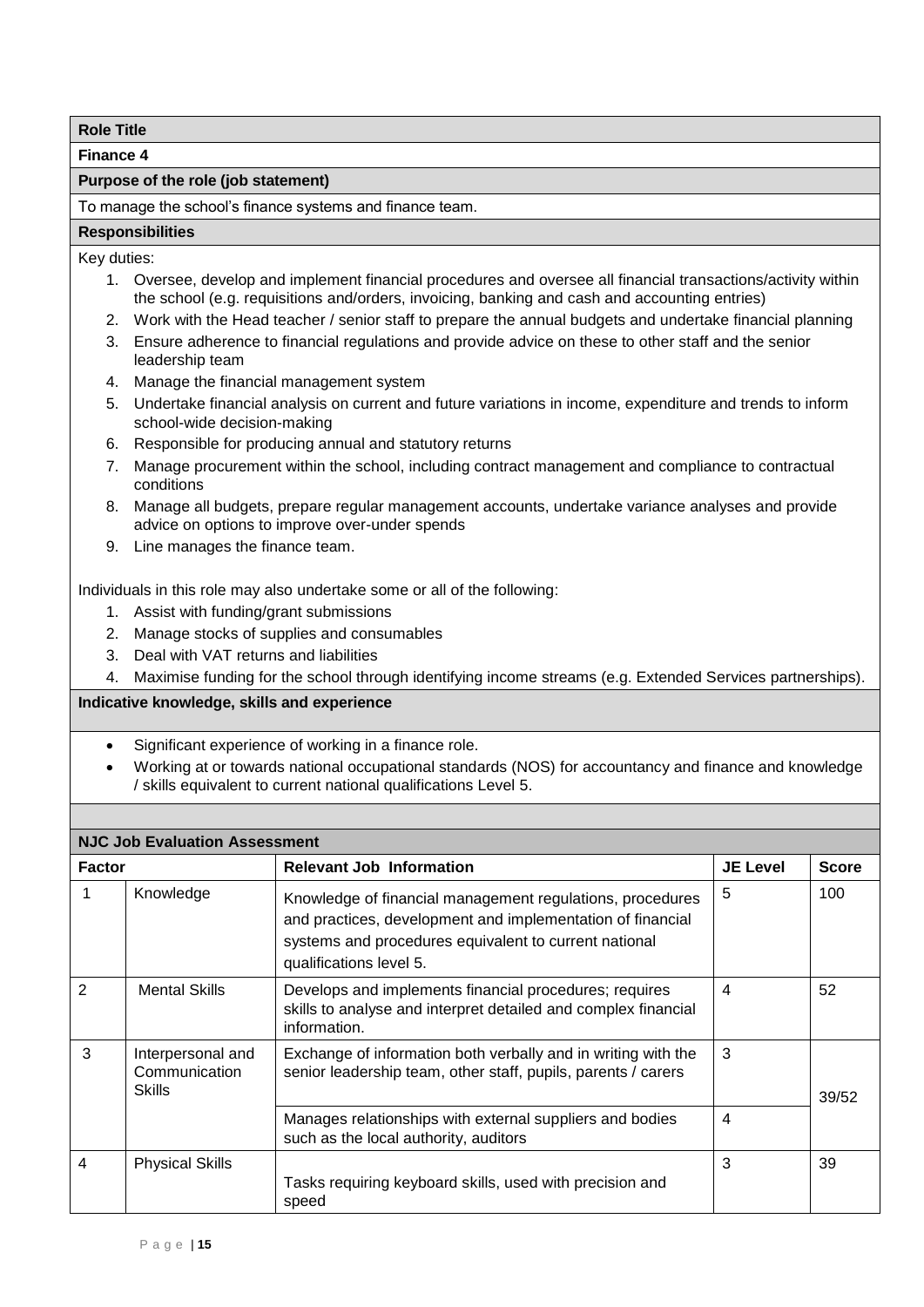| 5              | Initiative &<br>Independence                                           | Makes decisions on issues where there is no clear process<br>and job holder responds independently. Manages financial<br>support.                                                                          | $\overline{4}$     | 52          |
|----------------|------------------------------------------------------------------------|------------------------------------------------------------------------------------------------------------------------------------------------------------------------------------------------------------|--------------------|-------------|
| 6              | <b>Physical Demands</b>                                                | Requires normal physical effort, with a mixture of sitting,<br>walking and carrying minor loads.                                                                                                           | 1                  | 10          |
| $\overline{7}$ | <b>Mental Demands</b>                                                  | Concentration for lengthy periods for processing and<br>reconciliation of accounts. Pressure of deadlines.                                                                                                 | $4$ (c) and<br>(d) | 40          |
| 8              | Emotional<br>Demands                                                   | Exposure to emotionally demanding situations is rare.                                                                                                                                                      | $\mathbf{1}$       | 10          |
| 9              | Responsibility for<br>People                                           | Contact is generally incidental to the main job duties                                                                                                                                                     | $\mathbf{1}$       | 13          |
| 10             | Responsibility for<br>Supervision                                      | Supervisory responsibility for a small team of finance staff.                                                                                                                                              | 3                  | 39          |
| 11             | Responsibility for<br>Financial<br>Resources                           | Responsible for providing advice on external financial<br>regulations. Shared responsibility for development of<br>financial policies and procedures. Responsible for finance<br>administration for school | 4(a)               | 52          |
|                |                                                                        | Makes decisions / recommendations that can affect whole<br>school policies, resources or outcomes (such as budget<br>setting). Such decisions have a significant direct impact on<br>service provision.    |                    |             |
| 12             | Responsibility for<br>Physical, and<br>Information<br><b>Resources</b> | Responsible for financial administration system for school,<br>manage procurement.                                                                                                                         | $4(a)$ and<br>(d)  | 52          |
| 13             | Working<br>Conditions                                                  | Work normally carried out in an office environment.                                                                                                                                                        | 1                  | 10          |
|                |                                                                        |                                                                                                                                                                                                            |                    | 508-<br>521 |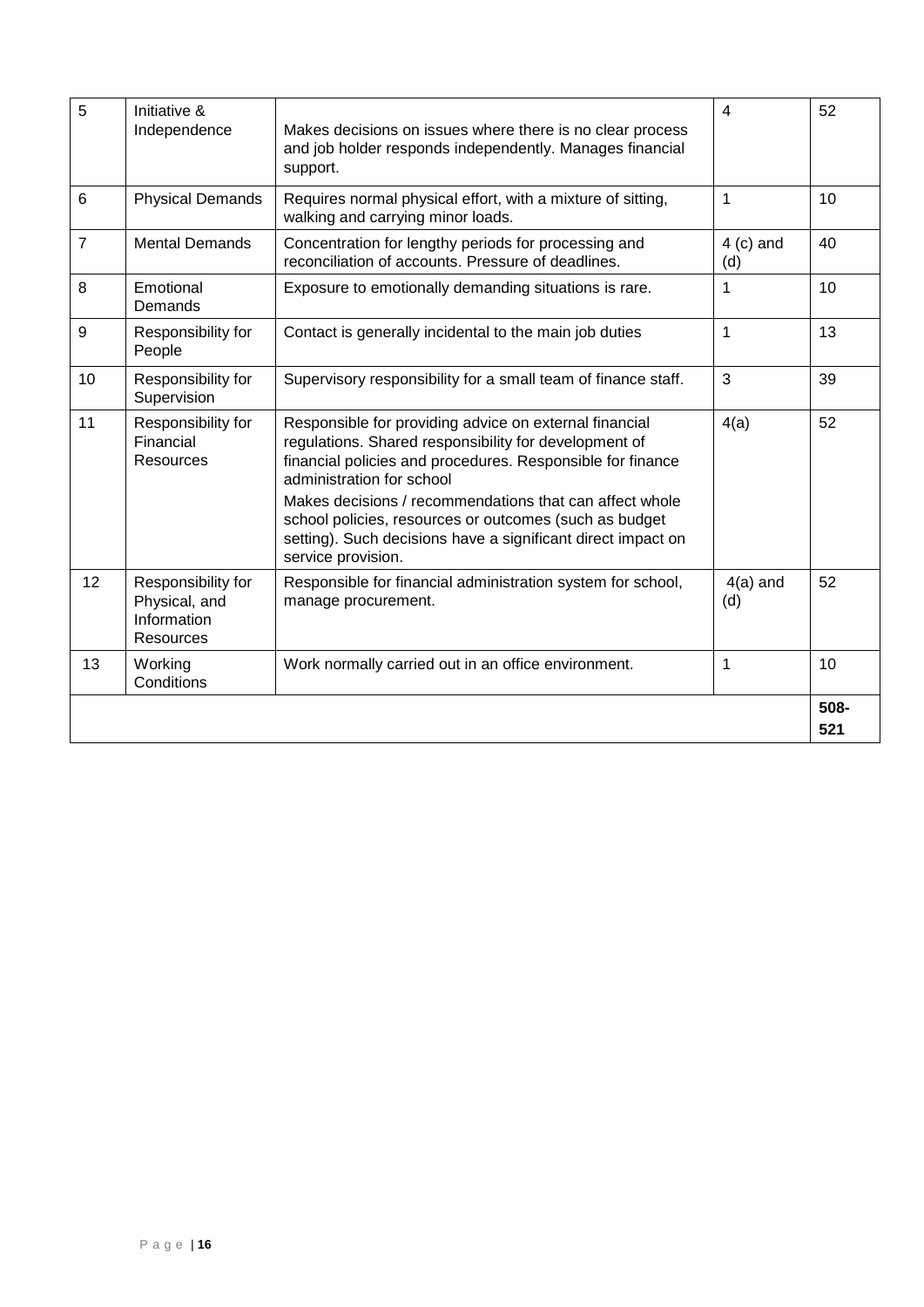**Business Management 1**

#### **Purpose of the role (job statement)**

Responsible for the planning, development, and delivery of the support function for the school.

# **Responsibilities**

Key duties:

.

- 1. Responsible for business and financial management of school resources
- 2. Manage the schools support function through planning, developing, designing and monitoring support systems and procedures which may include finance, HR and facilities management.
- 3. Contribute to the development of training programmes/learning opportunities and mentoring for support staff.
- 4. Assist the Head teacher and governing body with income generation activities and in promoting and marketing the school
- 5. Arrange provision, analysis and evaluation of data and detailed reports and information to the senior leadership team, the Governing Body and outside agencies
- 6. Manage the procurement process, including securing appropriate service contracts, licences and insurance.
- 7. Contribute to the development of policies for school support function.

Individuals in this role may also undertake some or all of the following:

- 1. Management of facilities, including premises, lettings and liaising with external contractors
- 2. Prepare and submit bids for funding from outside agencies under the direction of the Head teacher
- 3. Be responsible for health and safety issues within the school and how they impact on pupils, staff and visitors to the school.
- 4. Line manage teaching assistants and other support staff

- Significant experience in administrative / finance roles.
- Working at or towards national occupational standards (NOS) in business and administration and knowledge / skills equivalent to current national qualifications level 4 or having or willing to work towards the Certificate of School Business Management (CSBM).

| <b>NJC Job Evaluation Assessment</b> |                                                     |                                                                                                                                                                                                                                                                                           |                         |              |  |
|--------------------------------------|-----------------------------------------------------|-------------------------------------------------------------------------------------------------------------------------------------------------------------------------------------------------------------------------------------------------------------------------------------------|-------------------------|--------------|--|
| <b>Factor</b>                        |                                                     | <b>Relevant Job Information</b>                                                                                                                                                                                                                                                           | <b>JE Level</b>         | <b>Score</b> |  |
|                                      | Knowledge                                           | Knowledge of business and administration management,<br>across a range of activities, such as finance, procurement,<br>administration and staff management, acquired through<br>experience. Equivalent to national qualifications level 4 or<br>certificate of School Business Management | 4                       | 80           |  |
| $\mathcal{P}$                        | Mental Skills                                       | Analytical skills for business and financial management of<br>school resources over the medium term, involving a range of<br>complex issues, situations and problems.                                                                                                                     | $\overline{4}$          | 52           |  |
| 3                                    | Interpersonal and<br>Communication<br><b>Skills</b> | Requires skills for the motivation of staff, negotiations with<br>suppliers, advice to the governing body and liaising with<br>external bodies; deals with sensitive issues e.g. contracts,<br>HR.                                                                                        | 4 $(b)(c)$<br>and $(d)$ | 52           |  |
| 4                                    | <b>Physical Skills</b>                              | Standard keyboard skills                                                                                                                                                                                                                                                                  | 2                       | 26           |  |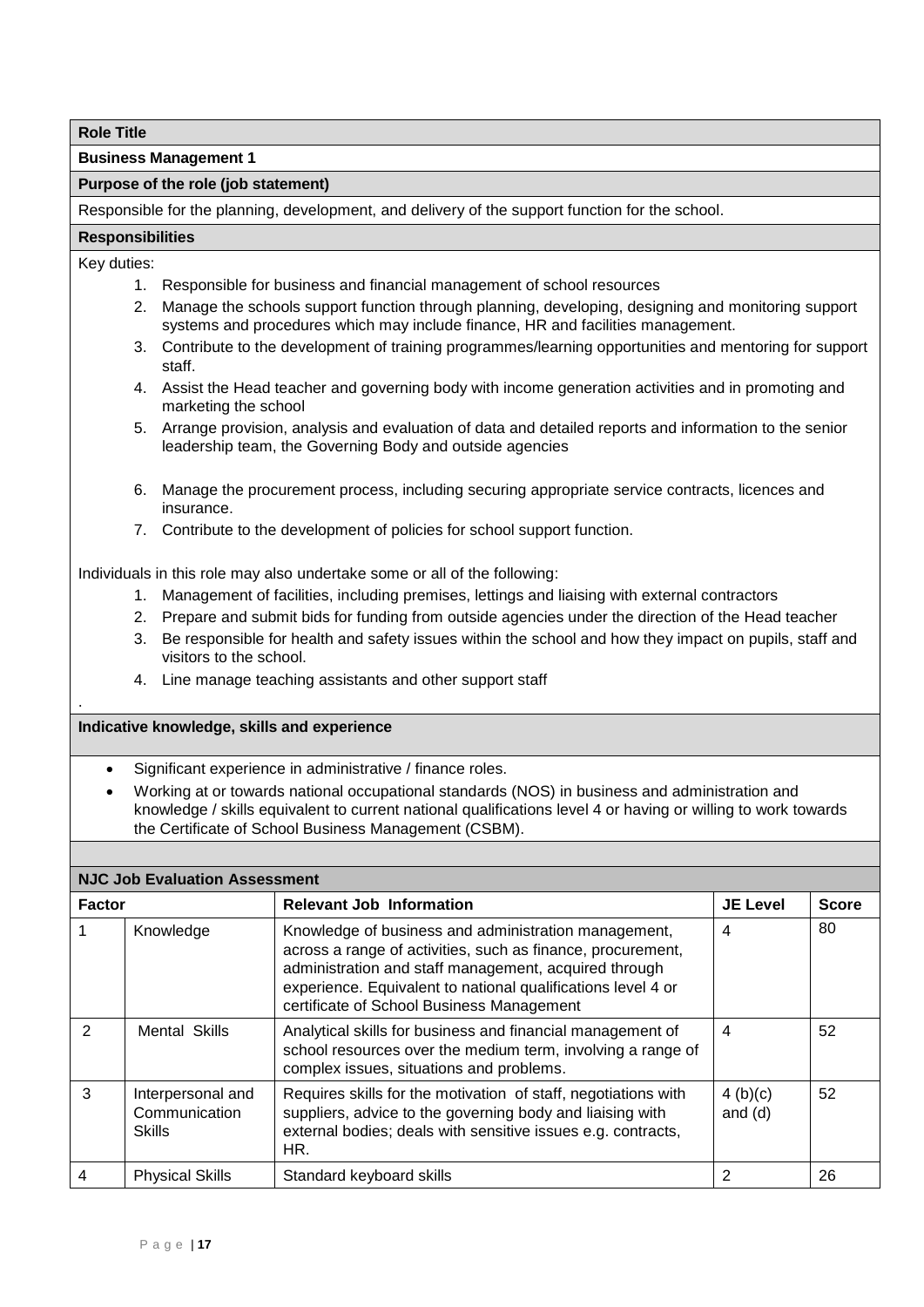| 5              | Initiative &<br>Independence                                           | Contributes to policies and initiatives and makes budget<br>recommendations with implications for the whole school.<br>Manages school support staff making decisions in relation to<br>the delivery of a range of functions. | 4              | 52          |
|----------------|------------------------------------------------------------------------|------------------------------------------------------------------------------------------------------------------------------------------------------------------------------------------------------------------------------|----------------|-------------|
| 6              | <b>Physical Demands</b>                                                | Requires normal physical effort, with a mixture of sitting,<br>walking and carrying minor loads.                                                                                                                             | 1              | 10          |
| $\overline{7}$ | Mental demands                                                         | Medium periods of concentration for meetings, reports,<br>analysis; Management work may be interrupted and this may<br>require a switch from one activity to another.                                                        | 3(c)           | 30          |
| 8              | Emotional<br>Demands                                                   | Exposure to emotionally demanding situations is infrequent.                                                                                                                                                                  | 1              | 10          |
| 9              | Responsibility for<br>People Wellbeing                                 | Contributes to the development of policies for management<br>of school support function for benefit of pupils.                                                                                                               | 3              | 39          |
| 10             | Responsibility for<br>Supervision                                      | Supervision of support staff                                                                                                                                                                                                 | 3              |             |
|                |                                                                        | Line management responsibility for support staff groups                                                                                                                                                                      | $\overline{4}$ | 39/52       |
| 11             | Responsibility for<br>Financial<br>Resources                           | Budget management and income generation responsibilities                                                                                                                                                                     | 4(a)           | 52          |
| 12             | Responsibility for<br>Physical, and<br>Information<br><b>Resources</b> | Manage the procurement process, may prepare and submit<br>bids for funding.                                                                                                                                                  | 4(e)           | 52          |
| 13             | Working<br>Conditions                                                  | Work normally carried out in an office environment.                                                                                                                                                                          | 1              | 10          |
| <b>Total</b>   |                                                                        |                                                                                                                                                                                                                              |                | 504-<br>517 |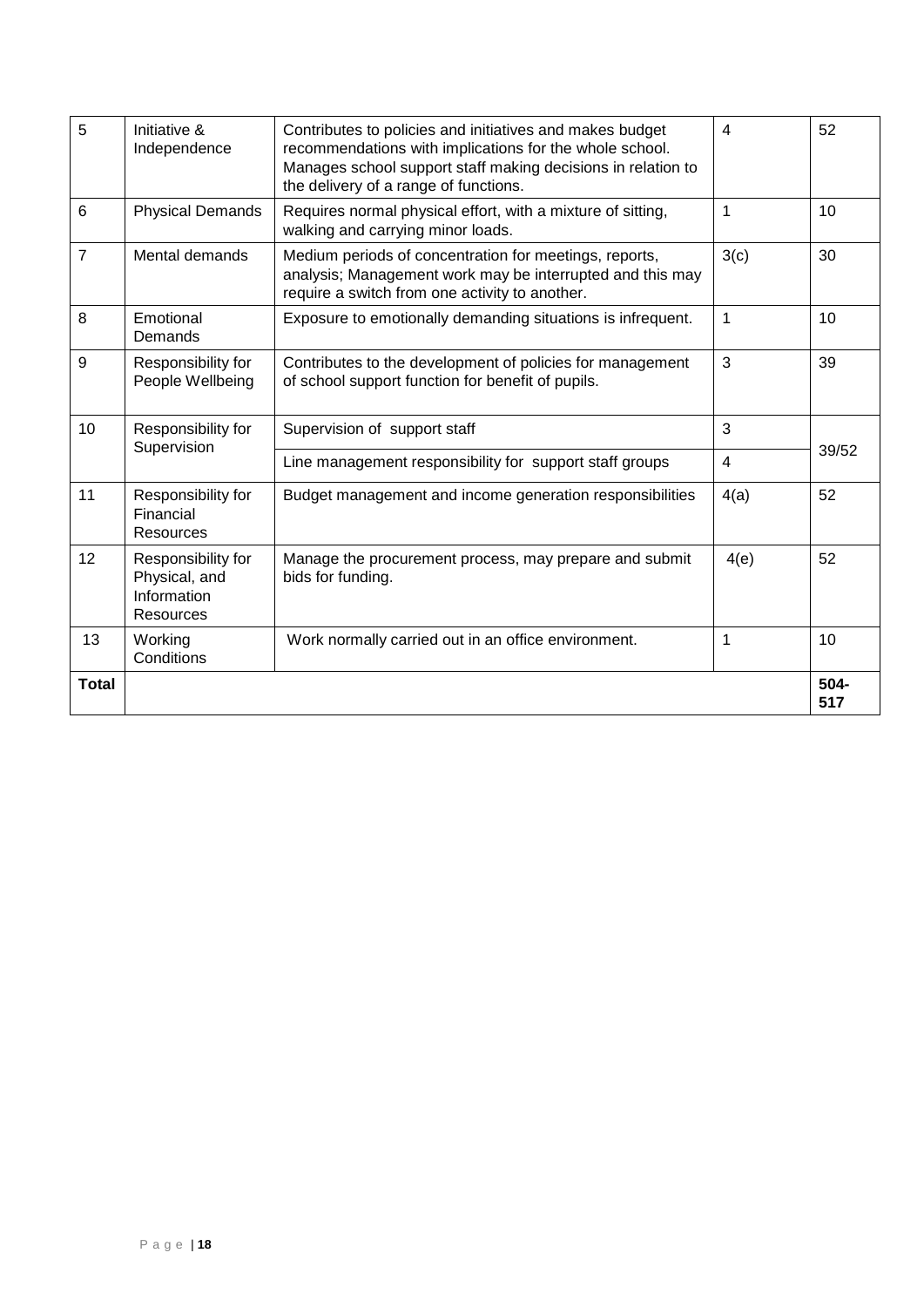**Business Management 2**

#### **Purpose of the role (job statement)**

Responsible for the planning, development, and delivery of support function within a school or cluster of small schools; member of the senior management team.

#### **Responsibilities**

Key duties:

- 1. Business and financial management of school resources including budget / financial planning and advice to the senior leadership team, governing body and external agencies
- 2. Manage the school's support functions
- 3. Line management of school support staff including recruitment, induction, performance management, training and mentoring systems for support staff.
- 4. Develop appropriate policies relevant to school support functions
- 5. Negotiate, manage and monitor licences, insurances and contracts on behalf of the school
- 6. Develop income generating activities including preparation of and submission of bids for funding to external agencies.
- 7. Responsible for the development of the marketing strategy for the school.
- 8. Responsible for the overall equipment ordering process.

Individuals in this role may also undertake some or all of the following:

- 1. Manage the delivery of extended services activities
- 2. Management of facilities, including premises, lettings and liaising with external contractors
- 3. Be the health and safety manager for the school.

- Significant experience in administrative / finance roles.
- Working at or towards national occupational standards (NOS) in business and administration and knowledge / skills equivalent to current national qualifications level 5 or having or willing to work towards the Diploma of School Business Management (DSBM).

| <b>NJC Job Evaluation Assessment</b> |                                                     |                                                                                                                                                                                                                                                                                   |                   |              |  |
|--------------------------------------|-----------------------------------------------------|-----------------------------------------------------------------------------------------------------------------------------------------------------------------------------------------------------------------------------------------------------------------------------------|-------------------|--------------|--|
| <b>Factor</b>                        |                                                     | <b>Relevant Job Information</b>                                                                                                                                                                                                                                                   | <b>JE Level</b>   | <b>Score</b> |  |
|                                      | Knowledge                                           | Specialist knowledge of the range of theory and practice of<br>business and administration management, such as finance,<br>procurement, administration staff management acquired<br>through extensive experience and expertise.                                                   | 5                 | 100          |  |
|                                      |                                                     | equivalent to national qualifications level 5 or Diploma of<br>School Business Management.                                                                                                                                                                                        |                   |              |  |
| $\overline{2}$                       | Mental Skills                                       | . Skills for school business and finance planning, including<br>requiring interpretation of budget planning, development of<br>administrative & financial procedures, Involving a range of<br>complex issues situations and problems,                                             | 5                 | 65           |  |
| 3                                    | Interpersonal and<br>Communication<br><b>Skills</b> | Advises leads and negotiates on behalf of school in external<br>matters such as contracts, procurement, funding bids;<br>Requires highly developed communications skills to deal with<br>a range of whole school issues, e.g. service contracts,<br>income generation activities. | $5(b)$ and<br>(c) | 65           |  |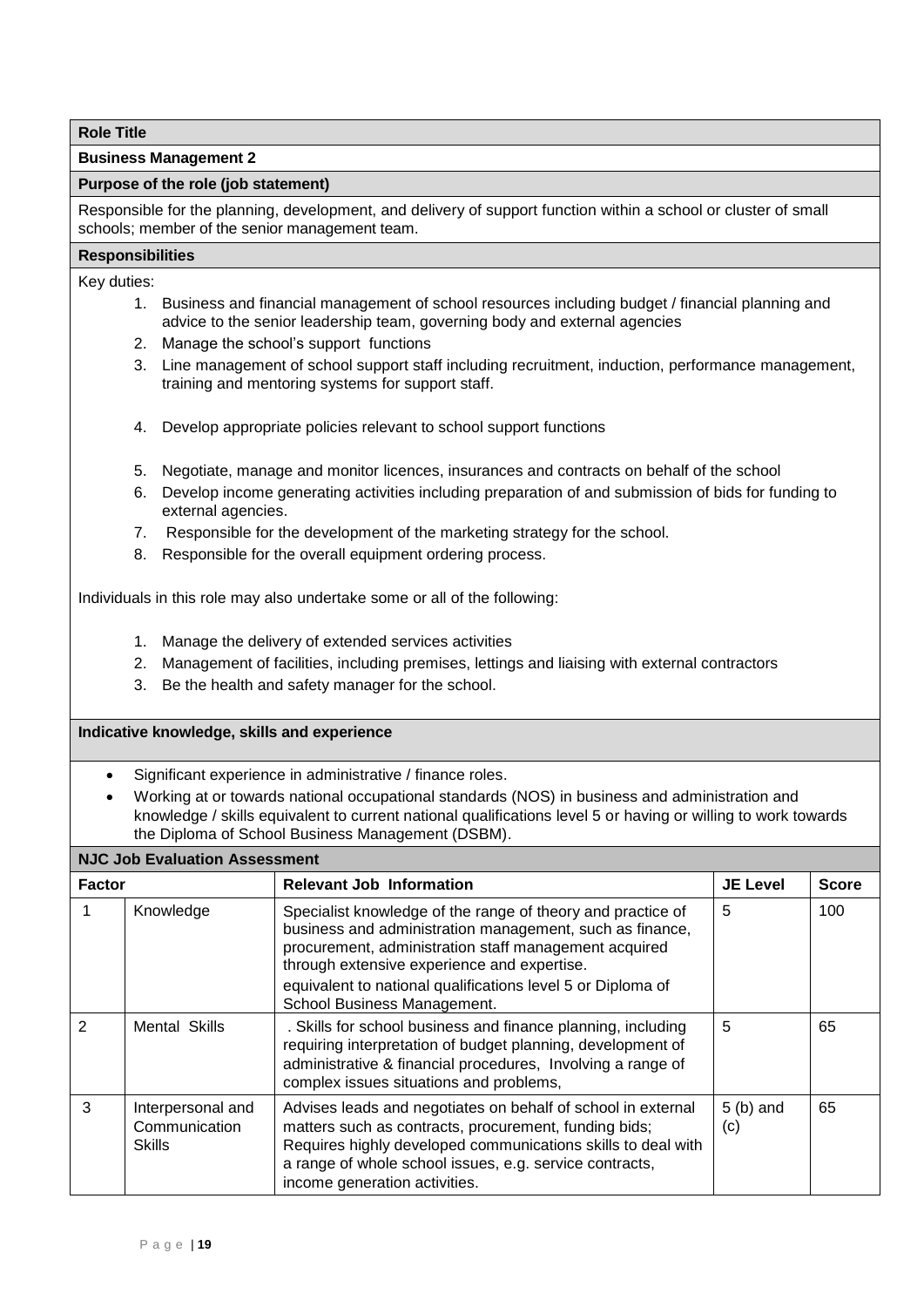| $\overline{4}$ | <b>Physical Skills</b>                                          | Standard keyboard skills                                                                                                                                                    | $\overline{2}$ | 26          |
|----------------|-----------------------------------------------------------------|-----------------------------------------------------------------------------------------------------------------------------------------------------------------------------|----------------|-------------|
| 5              | Initiative &<br>Independence                                    | Member of the senior management team Makes<br>independent decisions in relation to the development<br>and operational delivery of a range of support<br>services in school. | 5              | 65          |
| 6              | <b>Physical Demands</b>                                         | Requires normal physical effort, with a mixture of sitting,<br>walking and carrying minor loads.                                                                            | $\mathbf{1}$   | 10          |
| $\overline{7}$ | <b>Mental Demands</b>                                           | Lengthy periods of concentration for meetings, reports and<br>analysis; Management work may be interrupted and this may<br>require a switch from one activity to another.   | 4c             | 40          |
| 8              | Emotional<br>Demands                                            | Exposure to difficult or emotionally demanding situations is<br>infrequent.                                                                                                 | 1              | 10          |
| 9              | Responsibility for<br>People Wellbeing                          | In liaison with senior management team, ensures compliance<br>with policy, statute and national guidelines regarding support<br>staff functions for the benefit of pupils.  | $\overline{4}$ | 52          |
| 10             | Responsibility for<br>Supervision                               | Line management responsibility for all support staff in one<br>large school and/or                                                                                          | 4              | 52/65       |
|                |                                                                 | Line management of support staff in different teams across a<br>cluster of schools.                                                                                         | 5              |             |
| 11             | Responsibility for<br>Financial                                 | Business and financial management of school resources                                                                                                                       | 4(a)           |             |
|                | <b>Resources</b>                                                | Business and financial management of a large school or<br>cluster of schools; responsible for development of financial<br>policies for school(s)                            | 5(a)           | 52/65       |
| 12             | Responsibility for<br>Physical, and<br>Information<br>Resources | Responsible for the physical and information resources in a<br>large school or cluster of schools. Overall responsibility for<br>ordering of equipment, services, supplies  | 4(d)           | 52          |
| 13             | Working<br>Conditions                                           | Work normally carried out in an office environment.                                                                                                                         | 1              | 10          |
| Total          |                                                                 |                                                                                                                                                                             |                | 599-<br>625 |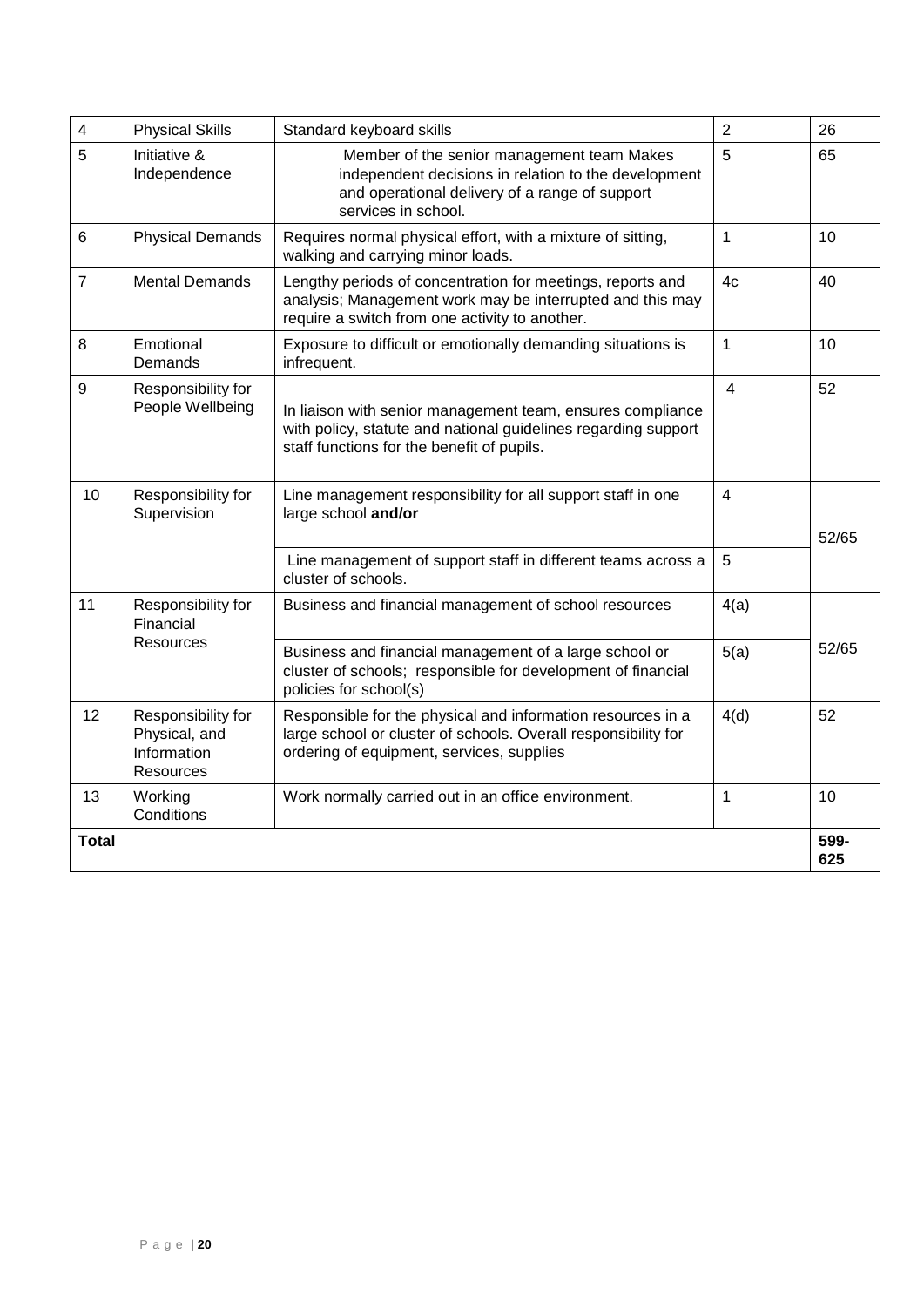**Business Management 3**

#### **Purpose of the role (job statement)**

To be responsible for the planning, development, and delivery of support function within a large school or a cluster of schools. Member of the senior management team.

#### **Responsibilities**

Key duties:

- 1. Responsible for the development, management, operation and delivery of support services within a large school or cluster of schools.
- 2. Responsible for the financial planning, forecasting and expenditure of a large school support staff budget.
- 3. Responsible for the creation and implementation of recruitment, induction, performance management, training and mentoring systems for all support staff.
- 4. Leads on the development of school policies and supporting procedures and practices setting up a framework to ensure the smooth operation and timely delivery of all school support functions, in consultation with the operational needs of the school.
- 5. Responsible for the content and submission of relevant information to the senior management team, the governing body and outside agencies.
- 6. Manage procurement and be responsible for securing relevant sponsoring and partnership arrangements adding value and financial benefits to the school.
- 7. Identify the need and be responsible for securing appropriate licences and insurance.
- 8. Responsible for devising effective marketing and promotion strategies for the school, including organisation of events and open days.
- 9. Lead the development of health and safety plans within the school.
- 10. Responsible for the management of facilities, including use of major building premises and associated income.
- 11. Assist with the development of policies and procedures relating to child protection, health and safety, security, confidentiality and data protection

- Significant experience in administrative / finance roles.
- Working at or towards national occupational standards (NOS) in business and administration and knowledge / skills equivalent to current national qualifications level 6 or the Advanced Diploma of School Business Management (ADSBM) or Director of School Business Management.

| <b>NJC Job Evaluation Assessment</b> |               |                                                                                                                                                                                                                                                                                                             |                 |              |
|--------------------------------------|---------------|-------------------------------------------------------------------------------------------------------------------------------------------------------------------------------------------------------------------------------------------------------------------------------------------------------------|-----------------|--------------|
| <b>Factor</b>                        |               | <b>Relevant Job Information</b>                                                                                                                                                                                                                                                                             | <b>JE Level</b> | <b>Score</b> |
|                                      | Knowledge     | Knowledge of theory and practice of business and<br>administration management; extensive experience and<br>expertise across a range of activities including finance,<br>procurement, administration, management of staff in<br>dispersed locations.                                                         | 6               | 121          |
|                                      |               | Administrative, financial or accounting qualifications<br>equivalent to national qualifications level 6, or the<br>Advanced Diploma of School Business Management<br>(ADSBM) plus management experience.                                                                                                    |                 |              |
| $\overline{2}$                       | Mental Skills | Develops and implements school policies and procedures;<br>developed analytical, judgemental or creative skills<br>required to interpret very varied and complex information<br>or situations over the long term, including whole school<br>budget preparation and planning, support service<br>monitoring. | 6               | 78           |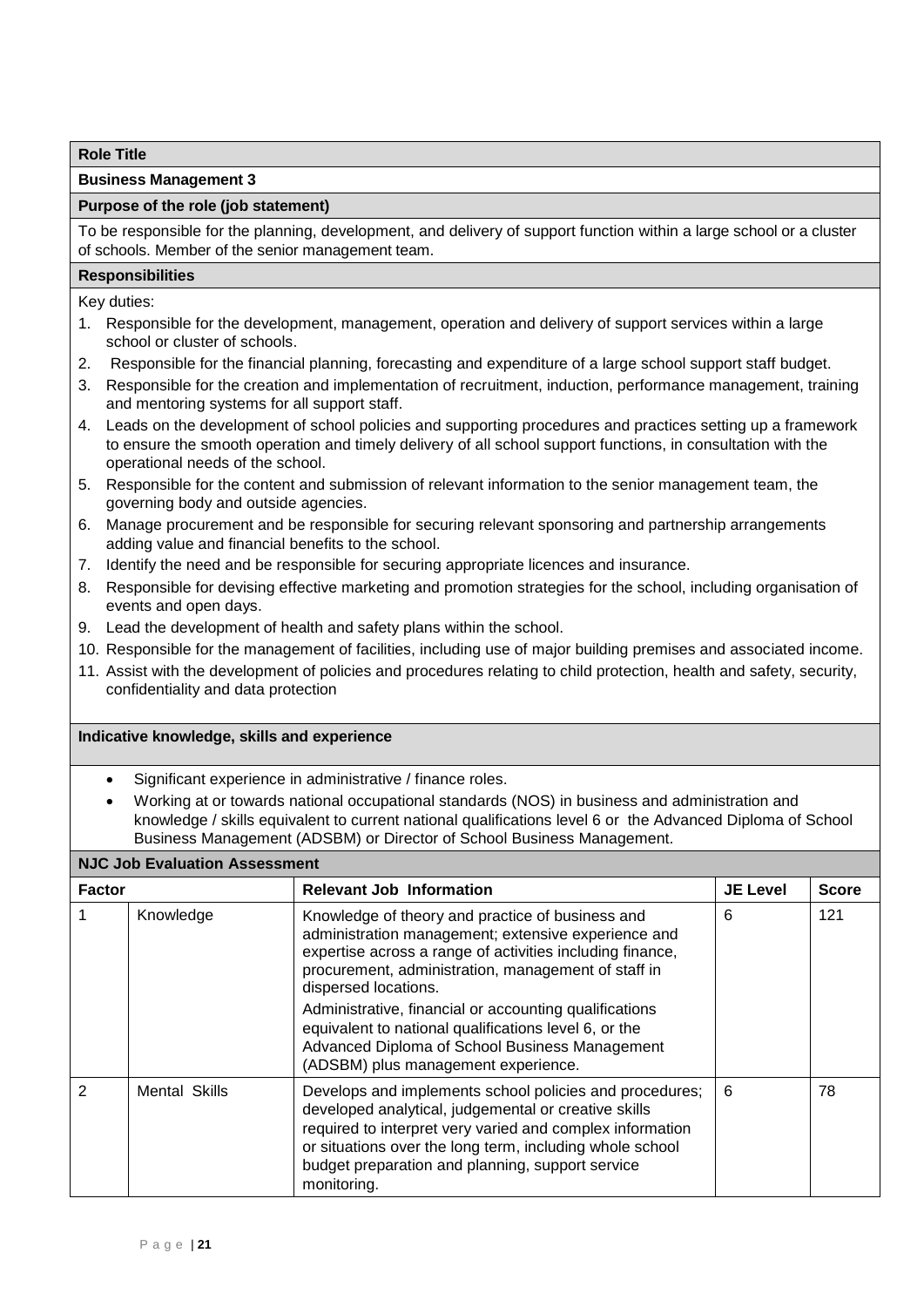| 3              | Interpersonal and<br>Negotiates, advises, leads on behalf of school in external<br><b>Communication Skills</b><br>matters such as contracts, procurement, funding bids;<br>(c)<br>regularly deals with a range of complex whole school<br>finance and HR issues. |                                                                                                                                                                                                                                                 | $5(b)$ and     | 65  |
|----------------|------------------------------------------------------------------------------------------------------------------------------------------------------------------------------------------------------------------------------------------------------------------|-------------------------------------------------------------------------------------------------------------------------------------------------------------------------------------------------------------------------------------------------|----------------|-----|
| $\overline{4}$ | <b>Physical Skills</b>                                                                                                                                                                                                                                           | Standard keyboard skills                                                                                                                                                                                                                        | $\overline{2}$ | 26  |
| 5              | Initiative &<br>Independence                                                                                                                                                                                                                                     | Develops strategic policies and initiatives, including the<br>6<br>school development plan and involves significant decision<br>making. The impact is on support services throughout a<br>school or cluster of schools.                         |                | 78  |
| 6              | <b>Physical Demands</b>                                                                                                                                                                                                                                          | Requires normal physical effort, with a mixture of sitting,<br>walking and carrying minor loads.                                                                                                                                                | 1              | 10  |
| $\overline{7}$ | Mental demands                                                                                                                                                                                                                                                   | Lengthy periods of concentration over a range of different<br>activities.                                                                                                                                                                       | 5(b)           | 50  |
| 8              | <b>Emotional Demands</b>                                                                                                                                                                                                                                         | Exposure to difficult or emotionally demanding situations is<br>infrequent.                                                                                                                                                                     | 1              | 10  |
| 9              | Responsibility for<br>People Wellbeing                                                                                                                                                                                                                           | Lead on development of health and safety plans within the<br>school for the benefit of pupils.                                                                                                                                                  | 5              | 65  |
| 10             | Responsibility for<br>Supervision                                                                                                                                                                                                                                | Overall management of a large group of staff in different<br>teams on multi-disciplinary tasks, across different sites,<br>involving varied activities across a range of functions or<br>departments, including administration, finance and HR. | 5              | 65  |
| 11             | Responsibility for<br><b>Financial Resources</b>                                                                                                                                                                                                                 | Business and financial management of large school or<br>cluster of schools. Responsible for the financial planning,<br>forecasting and expenditure of a large school support<br>budget.                                                         | 5              | 65  |
| 12             | Responsibility for<br>Physical and<br>Information<br><b>Resources</b>                                                                                                                                                                                            | Responsible for the physical, and information resources in<br>a large school or cluster of schools. Overall responsibility<br>for the procurement of equipment and services.,                                                                   | 4(d)           | 52  |
| 13             | <b>Working Conditions</b>                                                                                                                                                                                                                                        | Work normally carried out in an office environment.                                                                                                                                                                                             | 1              | 10  |
| <b>Total</b>   |                                                                                                                                                                                                                                                                  |                                                                                                                                                                                                                                                 |                | 695 |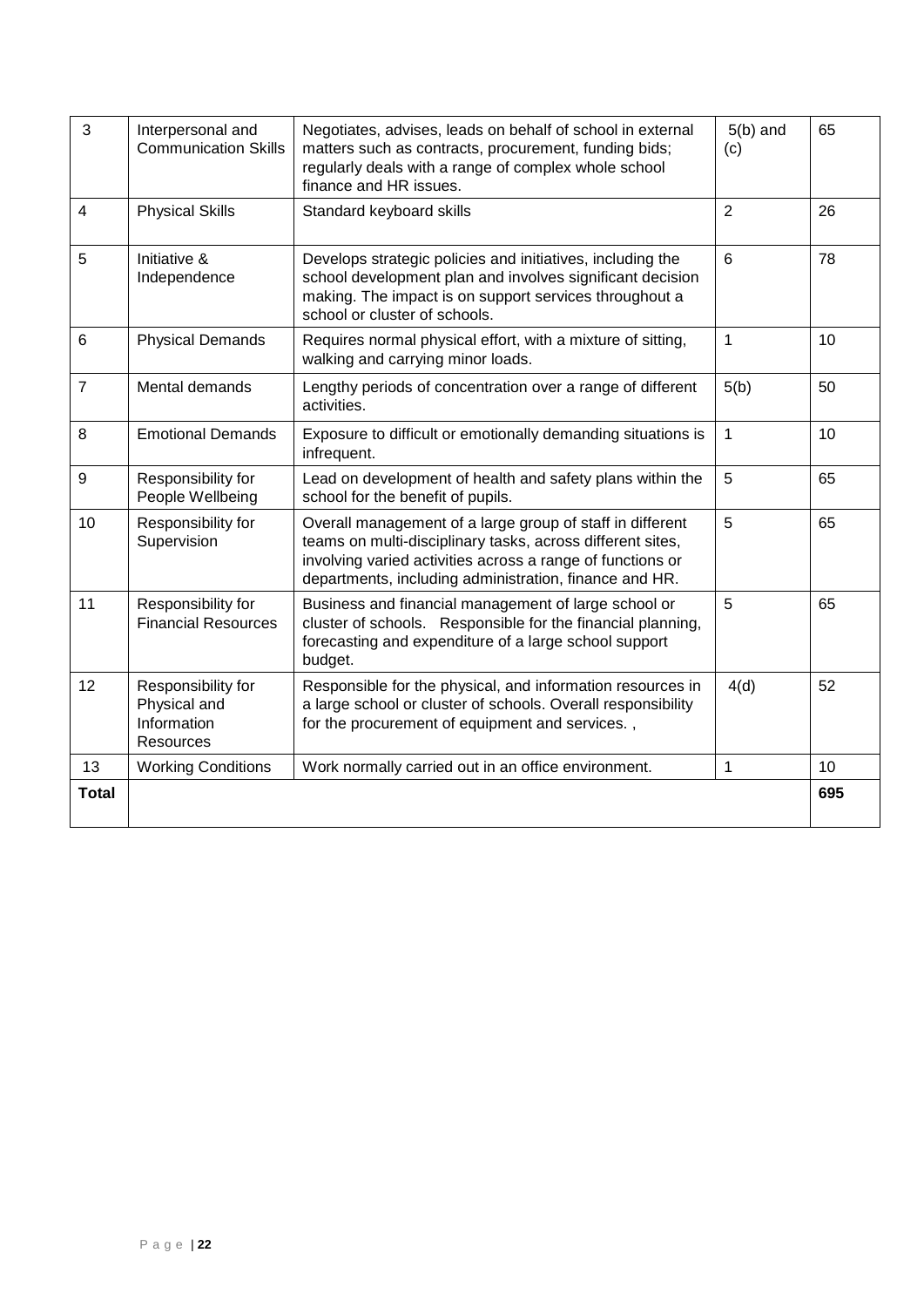**Examinations 1**

#### **Purpose of the role (job statement)**

To support an efficient and effective examinations process for the school.

#### **Responsibilities**

Key duties:

- 1. Issue and collect forms/checklists to/from teaching staff for the collation of information regarding estimated and actual examinations entries and update the management information system,
- 2. Input and update entries data onto the school's management information system including examination results for league table purposes.
- 3. Check and collate results certificates and distribute examination results to pupils and staff
- 4. Issue 'Statements of Entry', timetable and invoices to pupils
- 5. Maintain records of results enquiries
- 6. Liaise with the school's external invigilators re availability and prepare schedules for exam invigilation
- 7. Respond to staff/pupil queries on examination issues
- 8. Undertake other administrative duties associated with assisting the examinations officer (Examinations 2).

Individuals in this role may also undertake some or all of the following:

- 1. Assist in the preparation and set up of exam rooms
- 2. Undertake examination invigilation.
- 3. Administer examination invoices and fees

- Experience in an administrative role required.
- Knowledge / skills equivalent to current national qualifications level 3.

|               | <b>NJC Job Evaluation Assessment</b>                 |                                                                                                                                                        |                 |              |
|---------------|------------------------------------------------------|--------------------------------------------------------------------------------------------------------------------------------------------------------|-----------------|--------------|
| <b>Factor</b> |                                                      | <b>Relevant Job Information</b>                                                                                                                        | <b>JE Level</b> | <b>Score</b> |
| 1.            | Knowledge                                            | Knowledge of examinations administration<br>procedures, including IT packages, equivalent to<br>national qualifications level 3                        | 3               | 60           |
| 2.            | <b>Mental Skills</b>                                 | Resolves queries relating to examinations requiring<br>problem solving/assessment skills.                                                              | 2               | 26           |
| 3.            | Interpersonal<br>&<br>Communication<br><b>Skills</b> | Provides information and communicates with school<br>staff, parents / carers, pupils and external<br>examination boards on routine examination issues. | 2               | 26           |
| 4.            | <b>Physical Skills</b>                               | Input and update to examinations database                                                                                                              | 2               | 26           |
| 5.            | Initiative<br>&Independence                          | Follows examination procedures.<br>Non-routine<br>problems are referred to a higher level.                                                             | 2               | 26           |
| 6.            | <b>Physical Demands</b>                              | Requires normal physical effort, with a mixture of<br>sitting, walking and carrying minor loads.                                                       | $\overline{1}$  | 10           |
| 7.            | Mental demands                                       | Concentration for administration and checking<br>accuracy of examination entry and results records                                                     | $\overline{2}$  | 20           |
| 8.            | Emotional<br>Demands                                 | Exposure to difficult or emotionally demanding<br>situations is rare.                                                                                  | $\mathbf{1}$    | 10           |
| 9.            | Responsibility<br>for<br>People Wellbeing            | Responsible for providing advice to pupils on<br>timetables and examination results.                                                                   | $\overline{2}$  | 26           |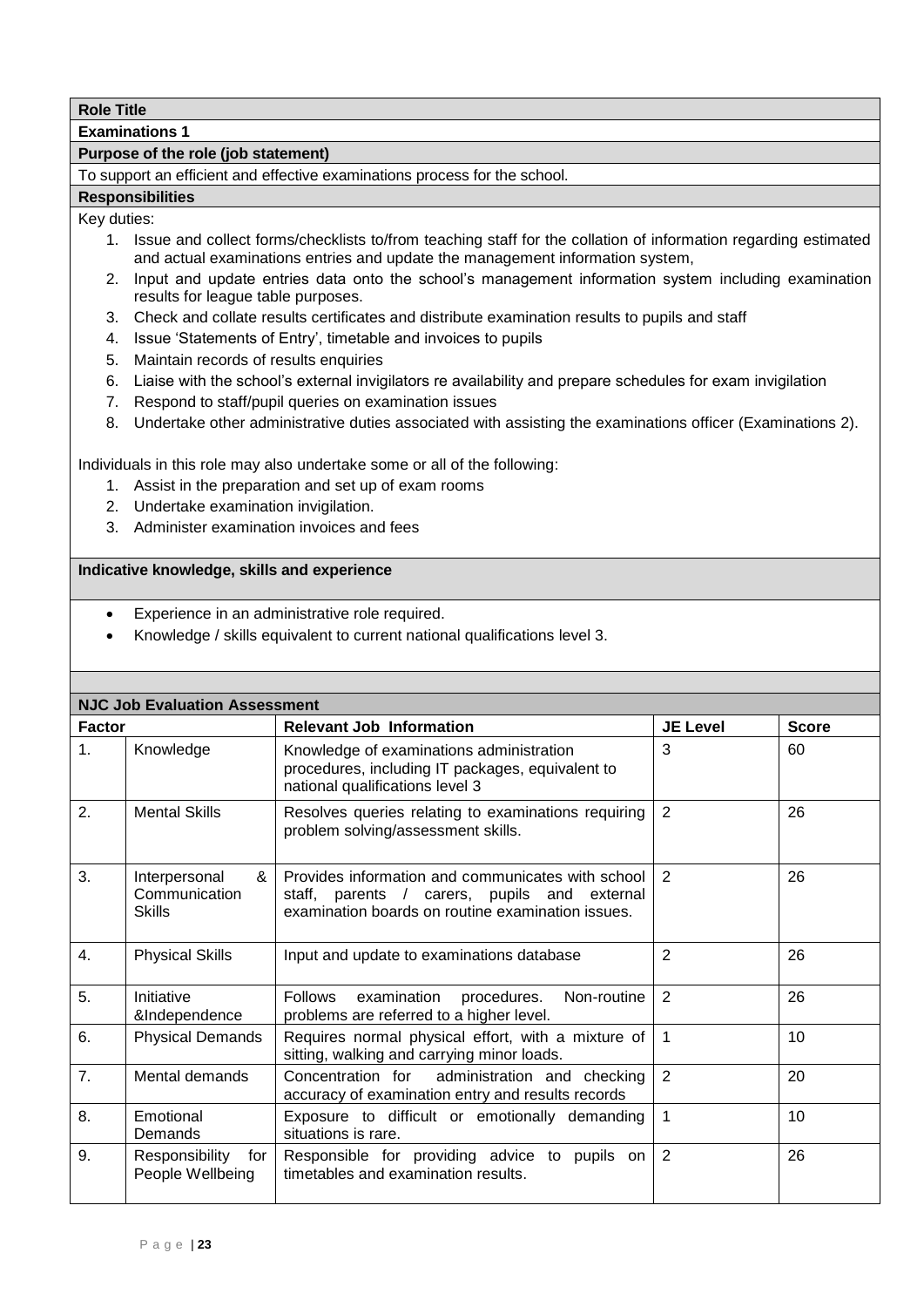| 10           | Responsibility<br>for<br>Supervision                                 | May demonstrate own duties to new or<br>less<br>experienced staff.                                                   |      | 13          |
|--------------|----------------------------------------------------------------------|----------------------------------------------------------------------------------------------------------------------|------|-------------|
| 11.          | Responsibility<br>for<br>Financial                                   | No financial responsibilities                                                                                        |      | 13/26       |
|              | Resources                                                            | Administers examination fees,<br>involving<br>cash<br>handling and/or monitoring expenditure.                        | 2    |             |
| 12.          | Responsibility<br>for<br>Physical<br>and<br>Information<br>Resources | Responsible for the maintenance and updating of<br>examination records and distributing examination<br>certificates. | 2(a) | 26          |
| 13.          | Working<br>Conditions                                                | Work normally carried out in an office environment.                                                                  |      | 10          |
| <b>Total</b> |                                                                      |                                                                                                                      |      | $292 - 305$ |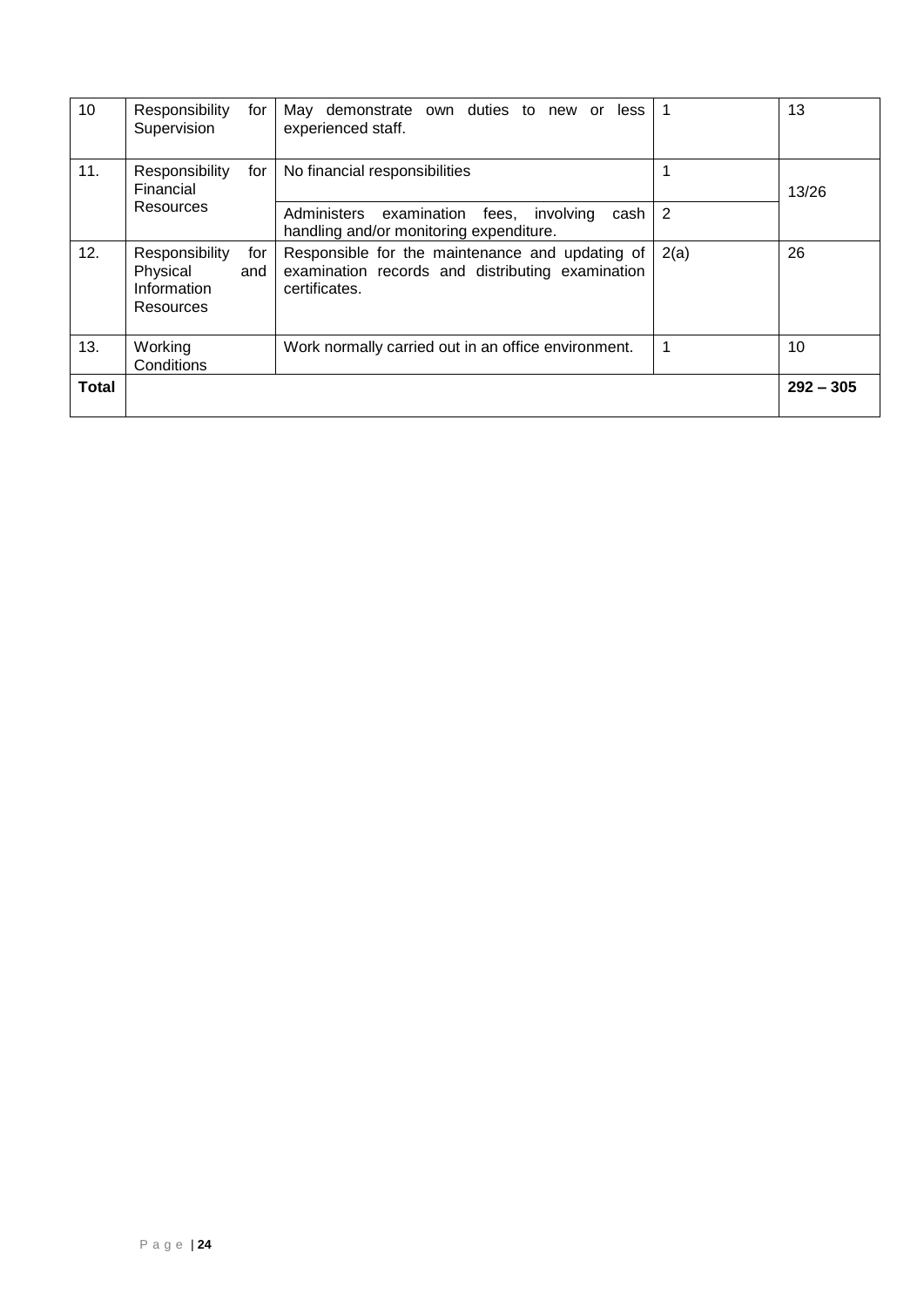**Examinations 2** 

#### **Purpose of the role (job statement)**

To be responsible for the efficient and effective running of the administration of all internal and external examinations within the school, including liaising with staff, pupils, invigilators and examination boards.

# **Responsibilities**

Key duties:

- 1. Responsible for the overall smooth running of internal and external examinations, ensuring that all related administration and preparation is undertaken
- 2. Liaise with staff/Heads of Department re pupil examination entries
- 3. Disseminate examination information to staff, pupils and parents / carers, including exam and invigilation timetables, guidelines and querying results
- 4. Complete examination entries and securely store and send completed examination papers to external examination boards
- 5. Liaise with examination boards to ensure the accurate administration of all examinations, including ensuring compliance with examination board rules, coursework requirements
- 6. Organise the school's external invigilators, including training and ensuring up-to-date information is provided to them
- 7. Manage arrangements for internal examinations
- 8. Responsible for the preparation of examinations, including room set up, attendance registers, securely storing and checking papers, providing and checking seating plans and stationery
- 9. Make arrangements for the specific needs of individuals (e.g. SEN), external entrants who are not school pupils and for school pupils to sit examinations elsewhere
- 10. Provide data and analysis on examination entries and results.
- 11. Manage the examinations budget

Individuals in this role may also undertake some or all of the following:

- 1. Supervise/line manage other staff involved in examinations
- 2. Undertake examination invigilation
- 3. Responsible for recovery of monies from candidates or absentees
- 4. Liaise with FE Colleges.

#### **Indicative knowledge, skills and experience**

Knowledge and understanding of awarding organisations and the regulatory framework for administering examinations equivalent to national qualifications at level 4.

| <b>NJC Job Evaluation Assessment</b> |                                                      |                                                                                                                                                                                                 |                 |              |  |
|--------------------------------------|------------------------------------------------------|-------------------------------------------------------------------------------------------------------------------------------------------------------------------------------------------------|-----------------|--------------|--|
| <b>Factor</b>                        |                                                      | <b>Relevant Job Information</b>                                                                                                                                                                 | <b>JE Level</b> | <b>Score</b> |  |
|                                      | Knowledge                                            | Knowledge of the management of a broad range of<br>examination procedures and systems, awarding<br>organisations, and invigilation procedures equivalent to<br>national qualifications level 4. | 4               | 80           |  |
| $\mathcal{P}$                        | <b>Mental Skills</b>                                 | Carries out analysis of examination entries and results; deals<br>with examination related queries and problems, timetable<br>clashes.                                                          | 3               | 39           |  |
| 3                                    | &<br>Interpersonal<br>Communication<br><b>Skills</b> | Provides information and communicates with school staff,<br>parents / carers, pupils and external examination boards on<br>examination issues.                                                  | 3(c)            | 39           |  |
| 4.                                   | <b>Physical Skills</b>                               | Standard keyboard skills.                                                                                                                                                                       | 2               | 26           |  |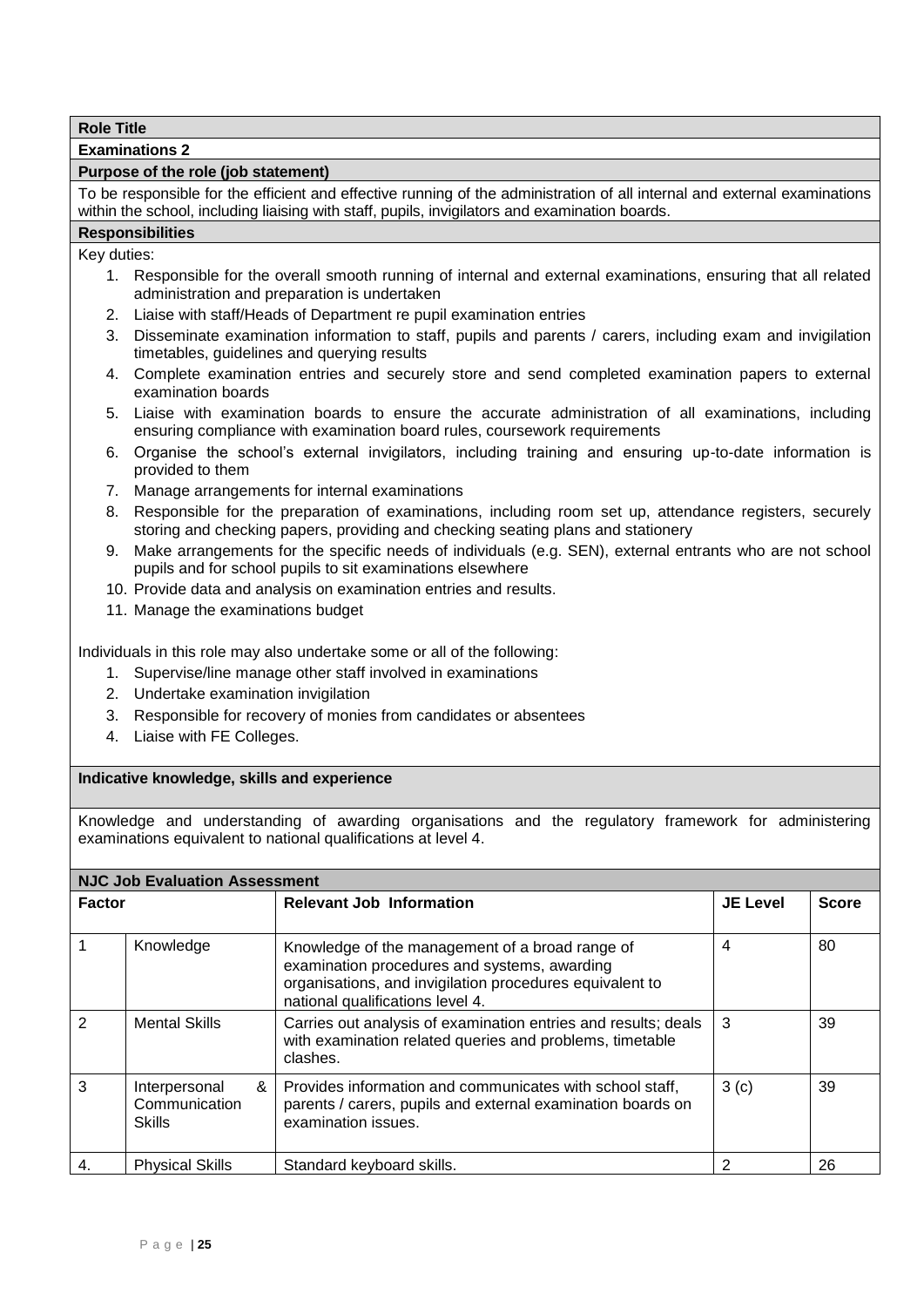| 5.           | Initiative &<br>Independence                                          | Makes decisions on a broad range of the administrative<br>necessary for the effective operation of the examinations<br>process.                                                                                                                            | 4              | 52          |
|--------------|-----------------------------------------------------------------------|------------------------------------------------------------------------------------------------------------------------------------------------------------------------------------------------------------------------------------------------------------|----------------|-------------|
| 6.           | <b>Physical Demands</b>                                               | Requires normal physical effort, with a mixture of sitting,<br>walking and carrying minor loads.                                                                                                                                                           | 1              | 10          |
| 7.           | Mental demands                                                        | Medium periods of concentration for detailed statistical<br>analysis and report writing.                                                                                                                                                                   | 3(c)           | 30          |
| 8.           | Emotional<br>Demands                                                  | Exposure to difficult or emotionally demanding situations is<br>rare.                                                                                                                                                                                      | 1              | 10          |
| 9.           | Responsibility for<br>People Wellbeing                                | Responsible for providing advice to pupils on timetables and<br>examination results.                                                                                                                                                                       | $\overline{2}$ | 26          |
| 10.          | Responsibility for<br>Supervision                                     | Some day-to-day allocation of work to others, requiring<br>regular supervisory responsibility of invigilators supervision.                                                                                                                                 | $\overline{2}$ | 26/39       |
|              |                                                                       | Line management of other staff involved in examinations.                                                                                                                                                                                                   | 3              |             |
| 11.          | Responsibility<br>for<br>Financial                                    | Responsible for small expenditure on examination fees,<br>recover monies from candidates or absentees                                                                                                                                                      | 2(b)           | 26/39       |
|              | Resources                                                             | Responsible for large expenditure on examination fees                                                                                                                                                                                                      | 3(a)           |             |
| 12.          | Responsibility for<br>Physical and<br>Information<br><b>Resources</b> | Responsible for the safe storage and sending of sensitive<br>information, such as examination papers, examination<br>certificates and maintaining records of all examinations and<br>results. Creates information systems for the examination<br>function. | 3(a)           | 39/52       |
|              |                                                                       | Provides advice in relation to external examination<br>regulations.                                                                                                                                                                                        | 4              |             |
| 13.          | Working<br>Conditions                                                 | Work normally carried out in an office or similar environment.                                                                                                                                                                                             | 1              | 10          |
| <b>Total</b> |                                                                       |                                                                                                                                                                                                                                                            |                | 413-<br>452 |